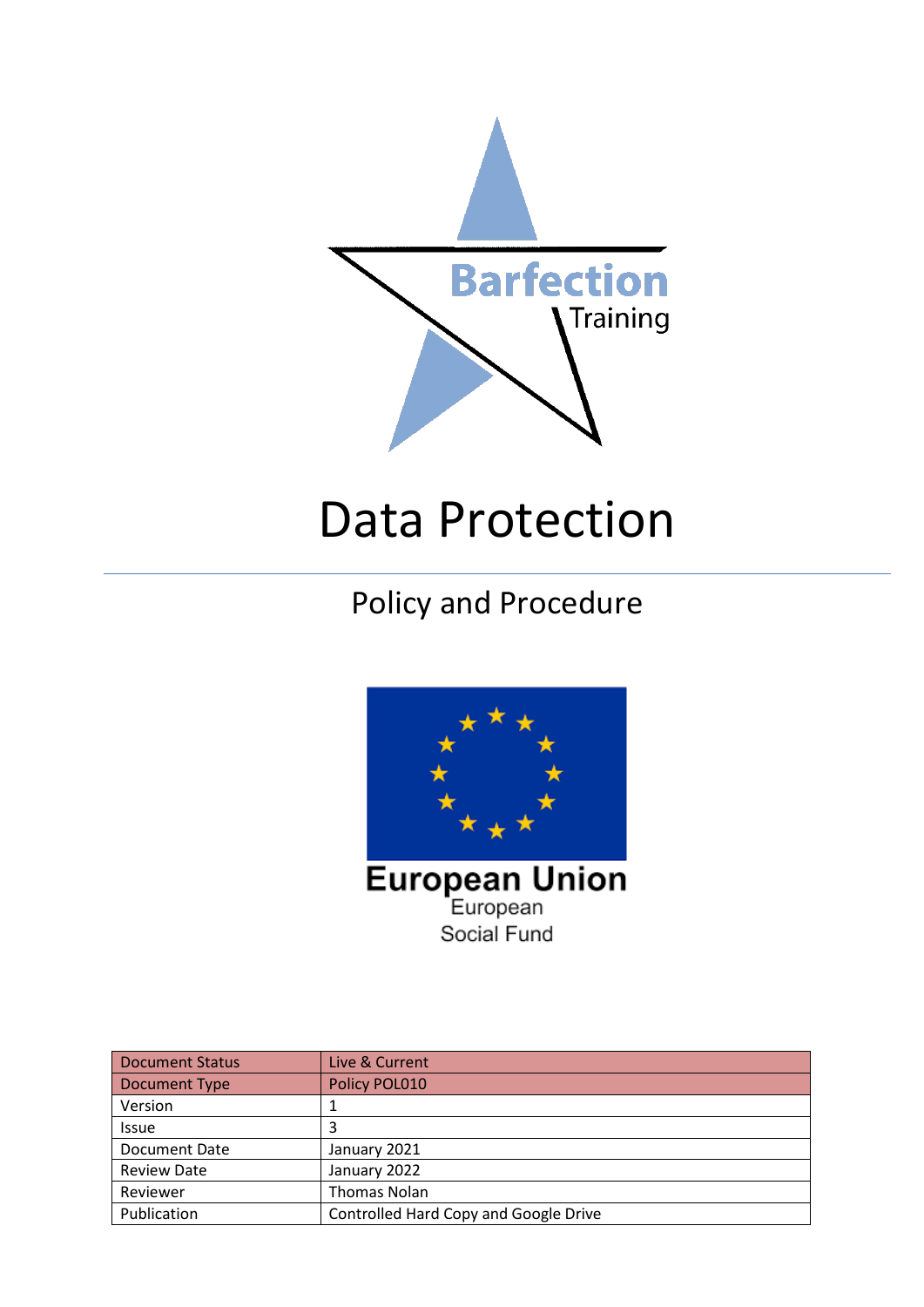# **1. Aims and Scope**

Barfection Limited works to ensure that all personal data about staff, students, visitors and stakeholders is collected, stored and processed as per the General Data Protection Regulation (GDPR) and the Data Protection Act 2018 (DPA 2018) requirements.

This policy applies to:

- All staff and volunteers of Barfection Limited
- All contractors, suppliers and other people working on behalf of Barfection Limited
- All personal data, regardless of whether it is in paper or electronic format

# **2. Legislation and Guidance**

This policy is based upon requirements of the GDPR and DPA 2018 and utilises guidance published by the Information Commissioner's Office (ICO).

#### **3. Definitions**

| Term                                | <b>Definition</b>                                                                                                                                                                                                                                                                                                                                                        |
|-------------------------------------|--------------------------------------------------------------------------------------------------------------------------------------------------------------------------------------------------------------------------------------------------------------------------------------------------------------------------------------------------------------------------|
| Personal data                       | Any information relating to an identified or<br>identifiable individual. For example,<br>Name (including initials)<br>$\bullet$<br>Identification number<br>Location data<br>Online identifier, such as a username<br>It may also include factors specific to the<br>individual's physical, physiological, genetic,<br>mental, economic, cultural or social identity.    |
| Special categories of personal data | Personal data which is more sensitive and so<br>needs more protection, including information<br>about an individual's:<br>Racial or ethnic origin<br>$\bullet$<br>Political opinions<br>Religions or philosophical beliefs<br>$\bullet$<br>Trade union membership<br>$\bullet$<br>Genetics<br>$\bullet$<br>Health - physical or mental<br>Sex life or sexual orientation |
| Processing<br>Data subject          | Anything done to personal data, such as<br>collecting, recording, organising, structuring,<br>storing, adapting, altering, retrieving, using,<br>disseminating, erasing or destroying.<br>Processing can be automated or manual.<br>The identified or identifiable individual whose                                                                                      |
| Data controller                     | personal data is held or processed.<br>A person or organisation that determines the<br>purposes and the means of processing of<br>personal data.                                                                                                                                                                                                                         |
| Data processor                      | A person or other body, other than an<br>employee of the data controller, who processes<br>personal data on behalf of the data controller.                                                                                                                                                                                                                               |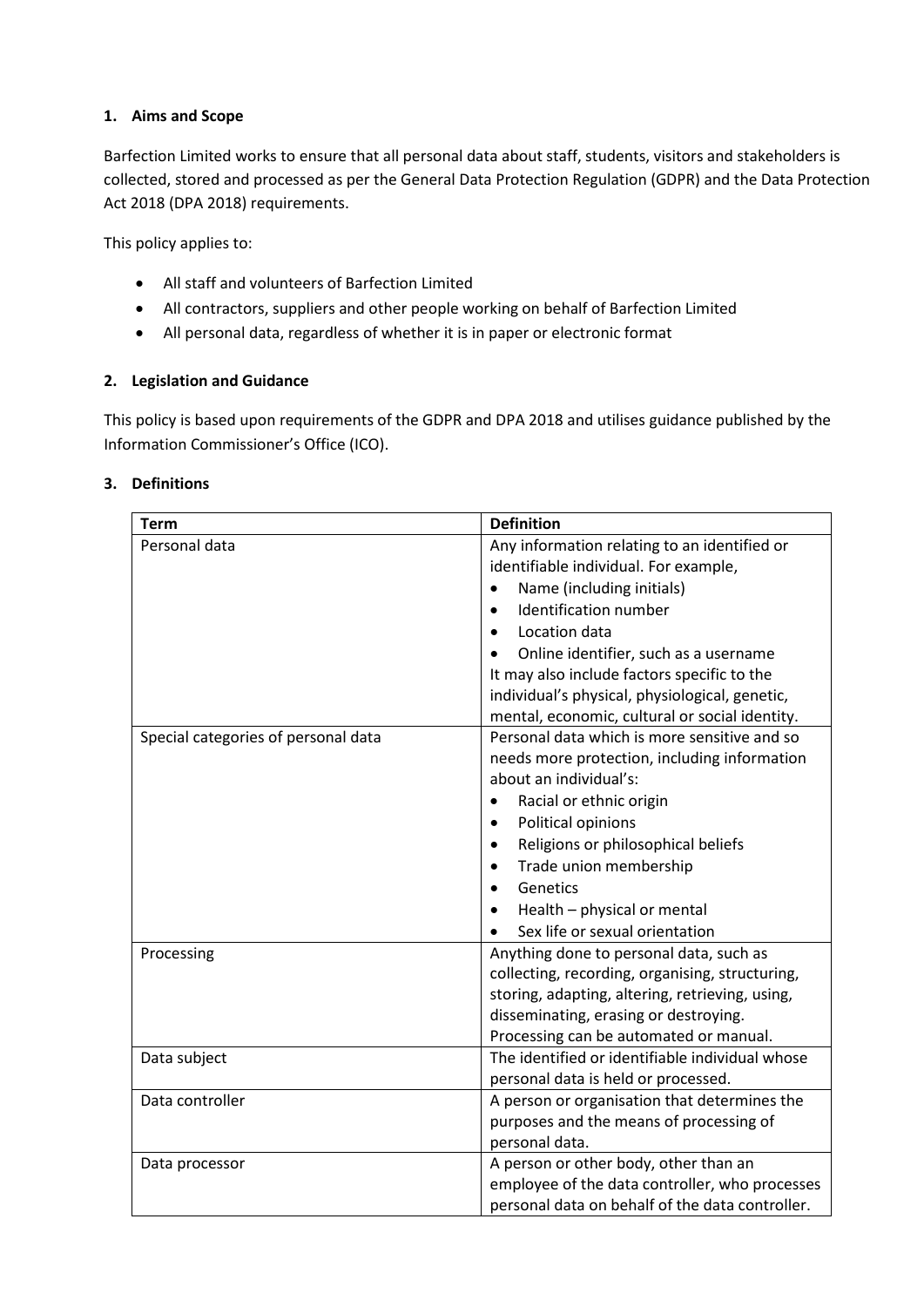| Personal data breach | A breach of security leading to the accidental or |
|----------------------|---------------------------------------------------|
|                      | unlawful destruction, loss, alteration,           |
|                      | unauthorised disclosure of, or access to          |
|                      | personal data.                                    |

#### **4. The data controller**

Barfection Limited processes personal data relating to staff, students, visitors, stakeholders and others, and therefore is a data controller.

# **5. Roles and responsibilities**

# **Board of Directors**

The Board of Directors has overall responsibility for ensuring that the organisation complies with all relevant data protection obligations.

# **Data protection officer**

Barfection Limited does not currently need to appoint a Data Protection Officer

# **All staff**

Staff are responsible for:

- Collecting, storing and processing any personal data in accordance with this policy
- Informing Barfection Limited of any changes to their personal data, such as a change of address
- Contacting the Directors in the following circumstances:
	- $\circ$  With any questions about the operation of this policy, data protection law, retaining personal data or keeping personal data secure
	- o If they have any concerns that this policy is not being followed
	- $\circ$  If they are unsure whether they have a lawful basis to use personal data in a particular way
	- $\circ$  If they need to rely on or capture consent, draft a privacy notice, deal with data protection rights invoked by an individual, or transfer personal data outside the EU area
	- o If there has been a data breach
	- $\circ$  Whenever they are engaging in a new activity that may affect the privacy rights of individuals
	- $\circ$  If they need help with any contracts or sharing personal data with third parties

# **6. Data protection principles**

The GDPR is based on data protection principles that the organisation must comply with. The principles say that personal data must be:

- Processed lawfully, fairly and in a transparent manner
- Collected for specified, explicit and legitimate purposes
- Adequate, relevant and limited to what is necessary to fulfil the purposes for which it is processed
- Accurate and, where necessary, kept up to date
- Kept for no longer than is necessary for the purposes for which it is processed
- Processed in a way that ensures it is appropriately secure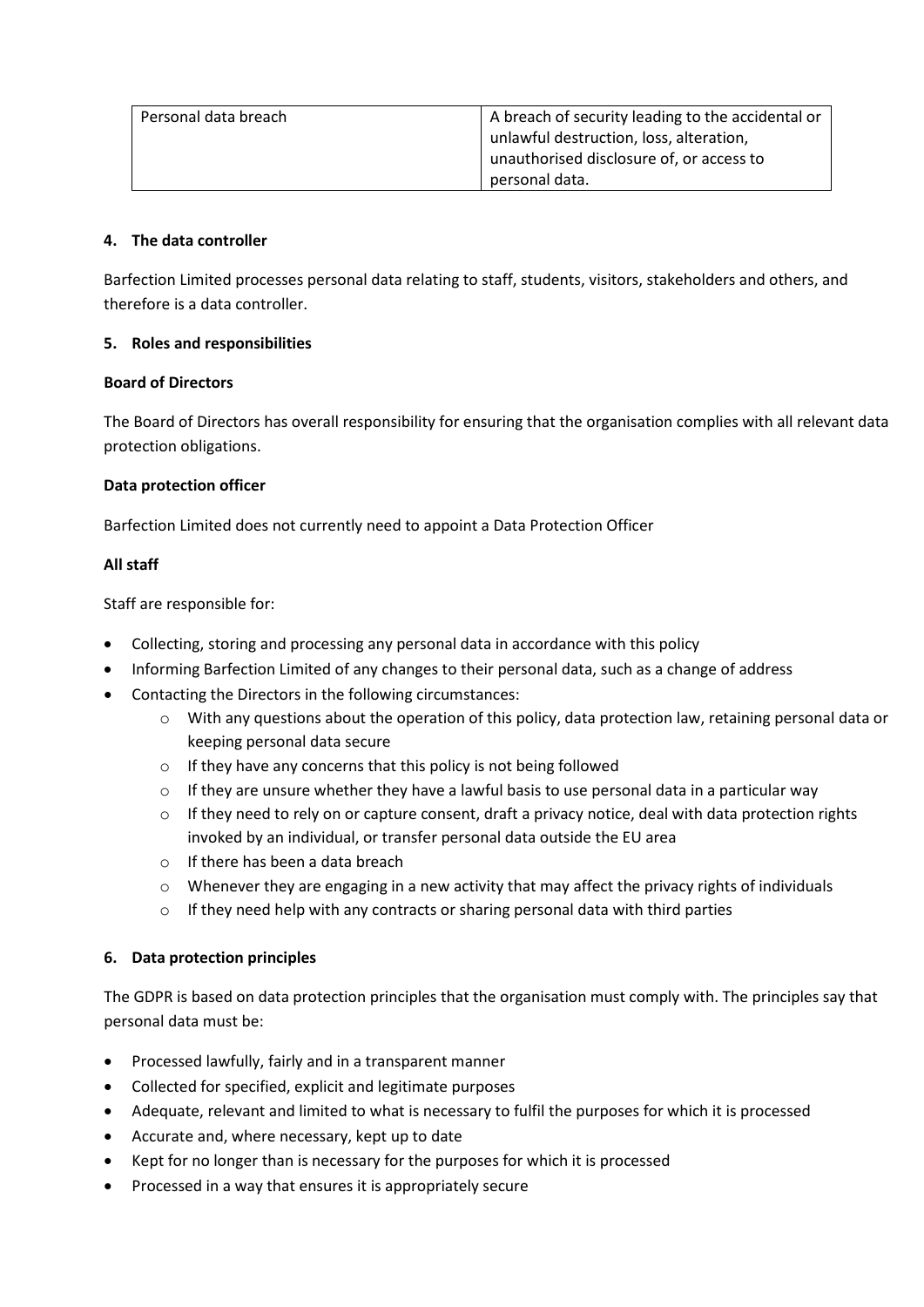# **7. Collecting personal data**

# **Lawfulness, fairness and transparency**

We will only process personal data where we have one of 6 'lawful bases' (legal reasons) to do so under data protection law:

- The data needs to be processed so that Barfection Limited can fulfil a contract with the individual, or the individual has asked the organisation to take specific steps before entering into a contract
- The data needs to be processed so that the organisation can comply with a legal obligation
- The data needs to be processed to ensure the vital interests of the individual e.g. To protect someone's life
- The data needs to be processed for the legitimate interests of the organisation or a third party (provided the individual's rights and freedoms are not overridden)
- The individual has freely given clear consent

For special categories of personal data, there must also be present one of the special category conditions for processing which are set out in the GDPR and DP 2018.

Whenever personal data is first collected from an individual, relevant information will be provided as required by data protection law.

# **Limitation, minimisation and accuracy**

Personal data will only be collected for specified, explicit and legitimate reason. These reasons will be explained to the individuals when the data is first collected.

If the personal data is required to be used for a reason other than those given when first obtained, the individuals concerned will be informed before any actions and consent sought where necessary.

Staff must only process personal data where it is necessary in order to do their jobs.

When staff no longer require the personal data they hold, it must be deleted or anonymised as per DP 2018.

#### **8. Sharing personal data**

Personal data will not normally be shared with anyone else, unless:

- There is an issue with a student that puts the safety of our staff at risk
- There is a need to liaise with other agencies although consent will be sought as necessary before doing this
- Suppliers or stakeholders need data to enable Barfection Limited to provide services to staff and students. For example, work placements or IT companies. When doing this:
	- $\circ$  Only suppliers or stakeholders who can provide sufficient guarantees that they comply with the data protection law will be used
	- $\circ$  A data sharing agreement with suppliers or stakeholders will be established, either in the contract or as a standalone agreement, to ensure the fair and lawful processing of any personal data shared
	- $\circ$  Only data that is needed to carry out a service or to keep them safe will be shared with suppliers or stakeholders

Personal data will also be shared with law enforcement and government bodies where legally required, including for: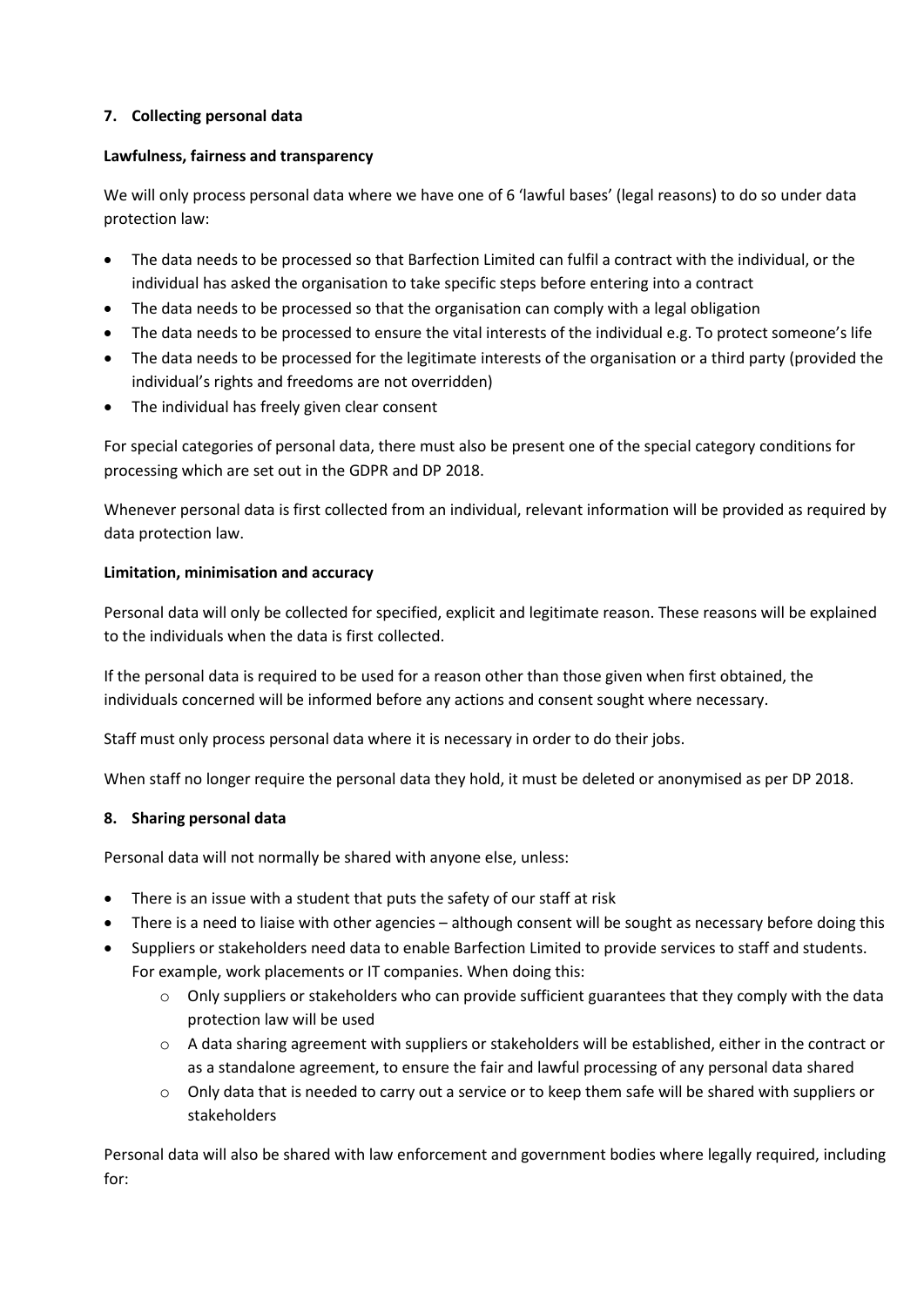- The prevention or detection of crime and/or fraud
- The apprehension or prosecution of offenders
- The assessment or collection of tax owed to HMRC
- In connection with legal proceedings
- Where the disclosure is required to satisfy safeguarding obligations
- Research and statistical purposes, ensuring personal data is sufficiently anonymised or consent is provided

Personal data may also be shared with emergency services and local authorities to assist with emergency situations that affect students or staff.

#### **9. Subject access requests and other rights of individuals**

#### **Subject access requests**

Individuals have a right to make a 'subject access request' to gain access to personal information that the organisation holds about them. This includes:

- Confirmation that their personal data is being processed
- Access to a copy of the data
- The purposes of the data processing
- The categories of personal data concerned
- Who the data has been, or will be, shared with
- How long the data will be stored for, or if this is not possible, the criteria used to determine this period
- The source of the data, if not the individual
- Whether any automated decision-making is being applied to their data, and what the significance and consequences of this might be for the individual

Subject access requests must be submitted in writing, either by letter or email to the directors. The should include:

- Name of individual
- Correspondence address
- Contact number and email address
- Details of the information requested

If staff receive a subject access request, they must immediately forward it to the directors.

#### **Children and subject access requests**

Personal data about a child belongs to that child, and not the child's parents or carers. For a parent or carer to make a subject access request with respect to their child, the child must either be unable to understand their rights and the implications of a subject access request or have given their consent.

Children aged 12 and above are generally regarded to be mature enough to understand their rights and the implications of a subject access request. Therefore, subject access requests to Barfection Limited for students aged under 18 from parents or carers may not be granted without the express permission of the student. However, the student's ability to understand their rights will always be judged on a case-by-case basis.

#### **Responding to subject access requests**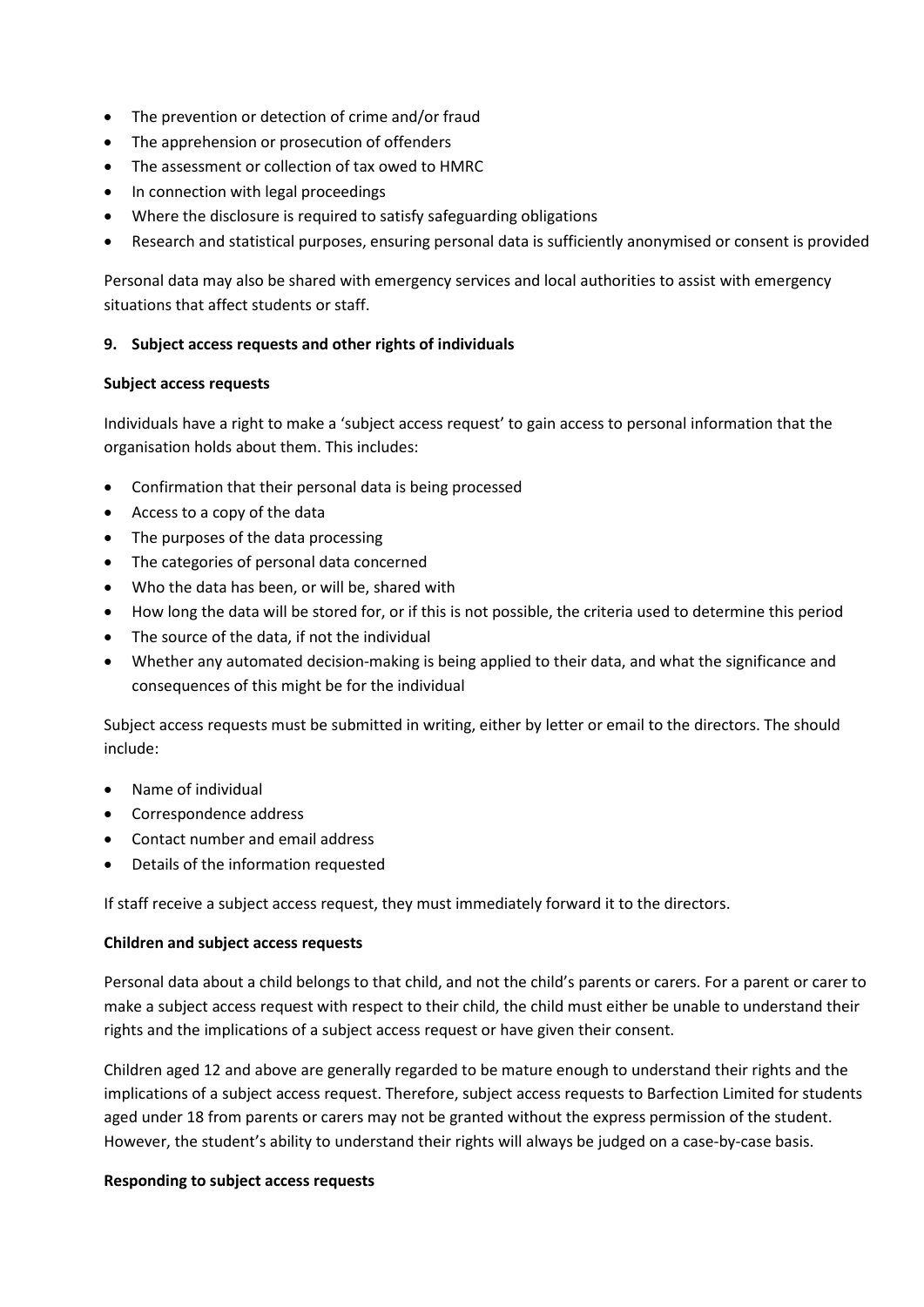When responding to requests, Barfection Limited:

- May ask the individual to provide two forms of identification
- May contact the individual via phone to confirm the request was made
- Will respond without delay and within one month of receipt of the request
- Will provide the information free of charge
- May tell the individual that their request will be fulfilled within three months of receipt, where a request is complex or numerous. The individual will be informed of this within one month and given an explanation of the extension as necessary

We will not disclose information if it:

- Might cause serious harm to the physical or mental health of the student or another individual
- Would reveal that the student is at risk of abuse, where the disclose of that information would not be in the student's best interest
- Is contained in adoption or other parental order records
- Is given to a court in proceedings concerning the child

If the request is unfounded or excessive, Barfection Limited may refuse to act on it, or charge a reasonable fee which considers administrative costs.

A request will be deemed to be unfounded or excessive if it is repetitive or asks for further copies of the same information.

When a request is refused, the individual will be told why and given details of how to complain to the ICO.

# **Other data protection rights of the individual**

In addition to the right to make a subject access request and to receive information when data is being collected, individuals also have the right to:

- Withdraw their consent to processing at any time
- Ask Barfection Limited to rectify, erase or restrict processing of their personal data, or object to the processing of it (in certain circumstances)
- Prevent use of their personal data for direct marketing
- Challenge processing which has been justified on the basis of public interest
- Object to decisions based solely on automated decision making or profiling (decisions taken with no human involvement, that might negatively affect them)
- Prevent processing that is likely to cause damage or distress
- Be notified of a data breach in certain circumstances
- Make a complaint to the ICO
- Ask for their personal data to be transferred to a third party in a structured, commonly used and machinereadable format (in certain circumstances)

Individuals should submit any request to exercise these rights to the directors. If staff receive such a request, they must immediately forward it to the directors.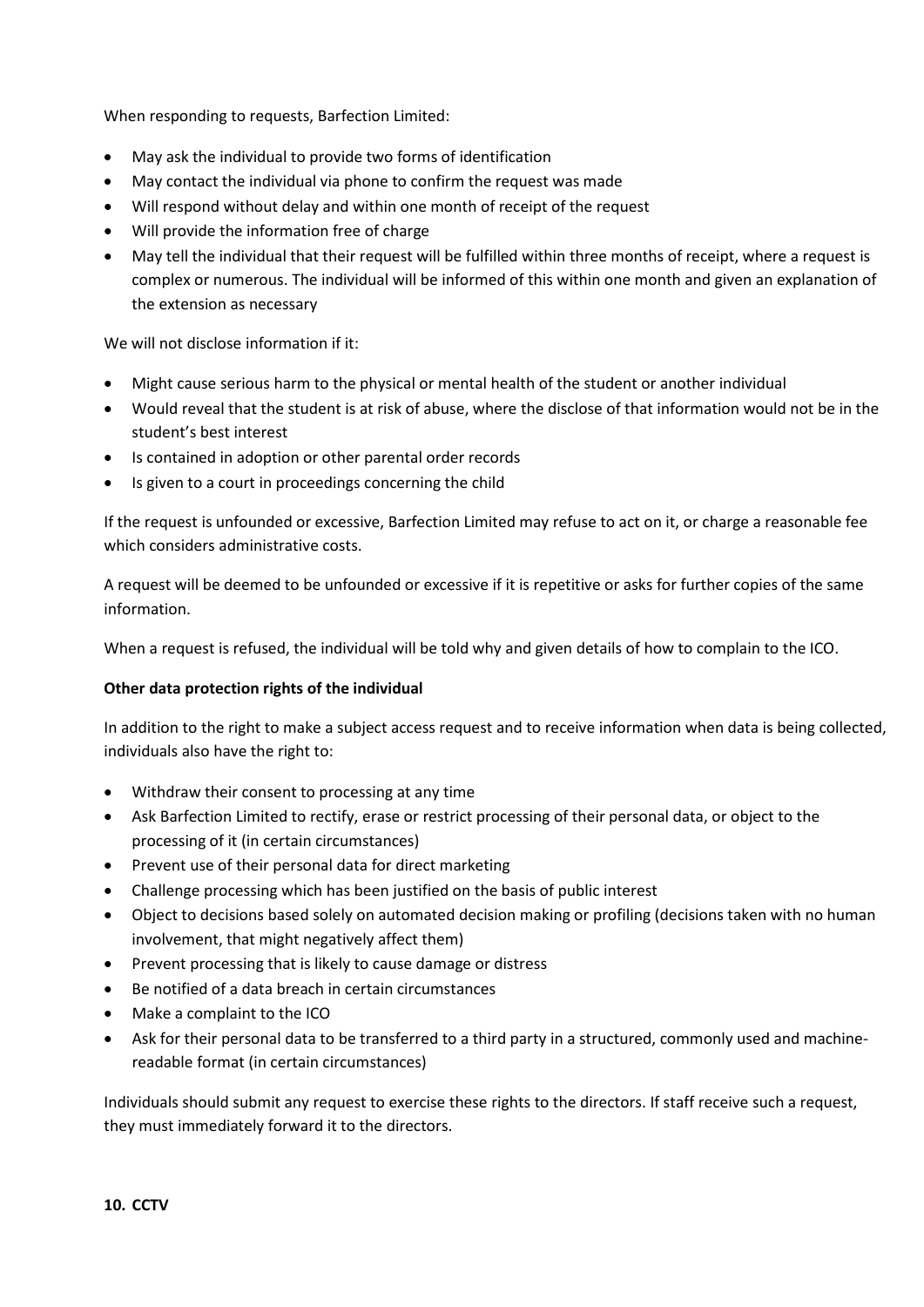CCTV is used in some locations to ensure it remains safe. Barfection Limited will adhere to the ICO's code of practice for the use of CCTV.

Individuals' permission is not required to use CCTV, but it is clear where individuals are being recorded. Security cameras are clearly visible and accompanied by prominent signs explaining that CCTV is in use. Any enquiries about the CCTV system should be directed to the Directors.

# **11. Photographs and videos**

As part of learning activities, photographs and recorded images of individuals may be taken.

Written consent from parents/carers or students aged 18 and over will be obtained for photographs and videos to be taken for communication, marketing and promotional materials.

Where parental consent is required, a clear explanation of how the photograph and/or video will be used will be given to both the parent/carer and student. Where parental consent is not required, a clear explanation of how the photograph and/or video will be used will be given to the student.

Uses may include:

- Within the organisation's notice boards, magazines, brochures, newsletters, prospectus etc.
- Outside of Barfection Limited by external agencies such as the external photographer, newspapers, campaigns
- Online on the company website or social media pages

Consent can be refused or withdrawn at any time. If consent is withdrawn, the photograph or video will be deleted and not distributed any further.

When using photographs and videos in this way personal information about the individual will not be included to ensure they cannot be identified.

# **12. Data protection by design and default**

Measures will be put in place to show that data protection is integrated into all data processing activities, including:

- Appointing a suitably qualified person, and ensuring they have the necessary resources to fulfil their duties and maintain their expert knowledge
- Only processing personal data that is necessary for each specific purpose of processing, and always in line with the data protection principles set out in relevant data protection law
- Completing privacy impact assessments where the organisation's processing of personal data presents a high risk to rights and freedoms of individuals, and when introducing new technologies (the directors will advise on this process)
- Integrating data protection into internal documents including this policy, any related policies and privacy notices
- Regularly training members of staff on data protection law, this policy, any related policies and any other data protection matters
- Regularly conducting reviews and audits to test privacy measures and ensure compliance
- Maintaining records of processing activities, including: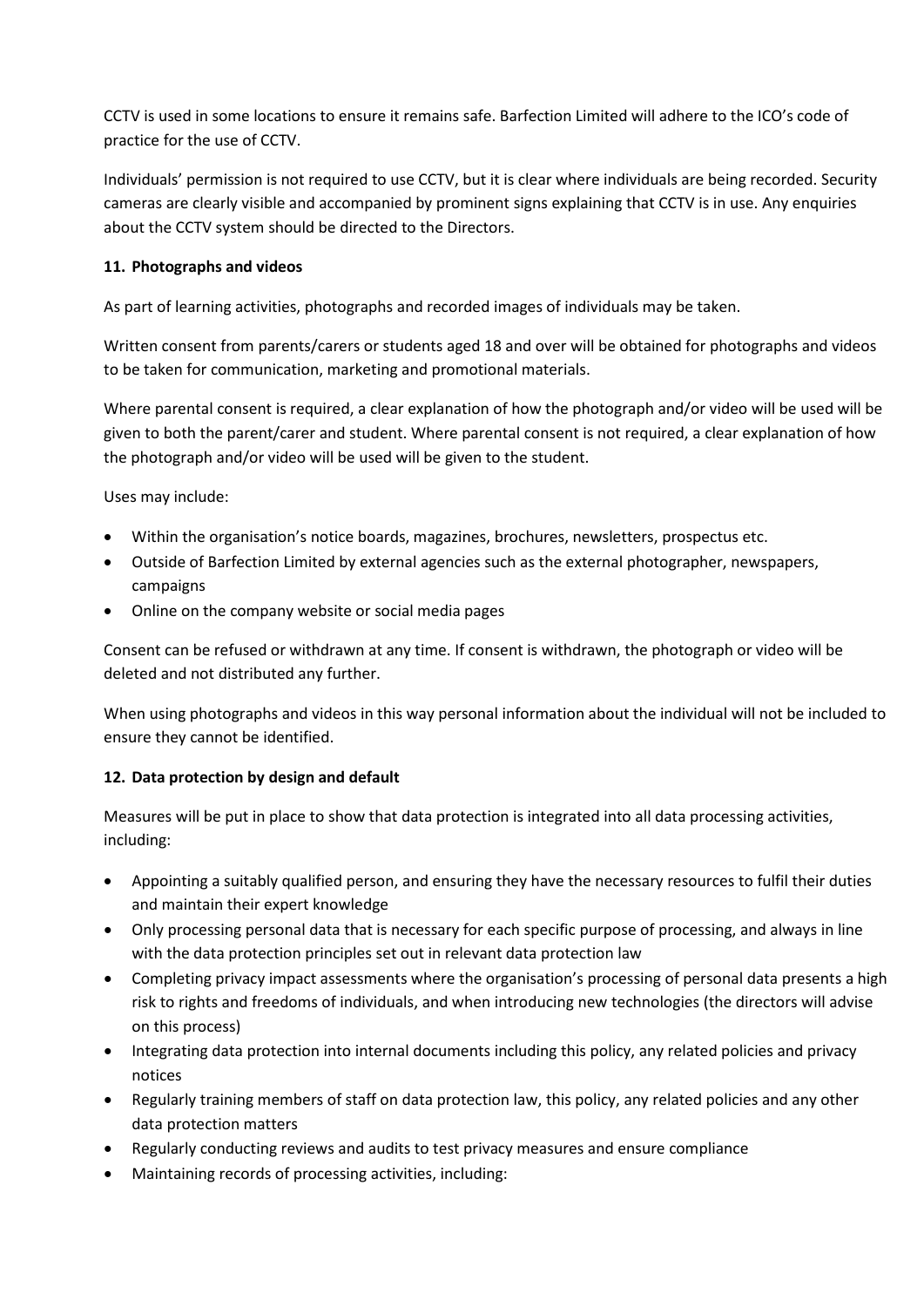- $\circ$  For the benefit of data subjects, making available the name and contact details of the organisation and directors and all information required to share about how personal data is used and processed
- $\circ$  For all personal data held, maintaining an internal record of the type of data, data subject, how and why the data is being used, any third-party recipients, how and why the data is being stored, retention periods and how the data is being kept secure

# **13. Data security and storage of records**

Personal data will be protected and kept safe from unauthorised or unlawful access, alteration, processing or disclosure, and against accidental or unlawful loss, destruction or damage.

In particular:

- Paper-based records and portable electronic devices, such as laptops and hard drives that contain personal data are kept under lock and key when not in use
- Papers containing confidential personal data must not be left on office or classroom desks, pinned to notice/display boards, or left anywhere else where there is general access
- Where personal information needs to be taken off site, staff must ensure that this is necessary information and return it as a priority
- Passwords that are at least 8 characters long containing letters and numbers are used to access company computers, laptops and other electronic devices. Staff and students are reminded to change their passwords at regular intervals
- Where personal data is needed to be shared with a third party, due diligence is carried out and reasonable steps to ensure it is stored securely and adequately protected are taken

#### **14. Disposal of records**

Personal data that is no longer needed will be disposed of securely. Personal data that has become inaccurate or out of date will also be disposed of securely, where it cannot be or does not need to be rectified or updated.

For example, paper-based records will be shredded or incinerated, and electronic files overwritten or deleted. If a third party is used to dispose of records, a sufficient guarantee regarding compliance with data protection law will be sought.

#### **15. Personal data breaches**

Barfection Limited will make all reasonable endeavours to ensure that there are no personal data breaches.

In the unlikely event of a suspected data breach, the procedures set out in appendix 1 will be followed.

When appropriate, the data breach will be reported to the ICO within 72 hours. Such breaches may include, but are not limited to:

- Safeguarding information being made available to an unauthorised person
- The theft of a company laptop containing non-encrypted personal data about students
- Personal data being posted on social media or online without consent or anonymising

#### **16. Training**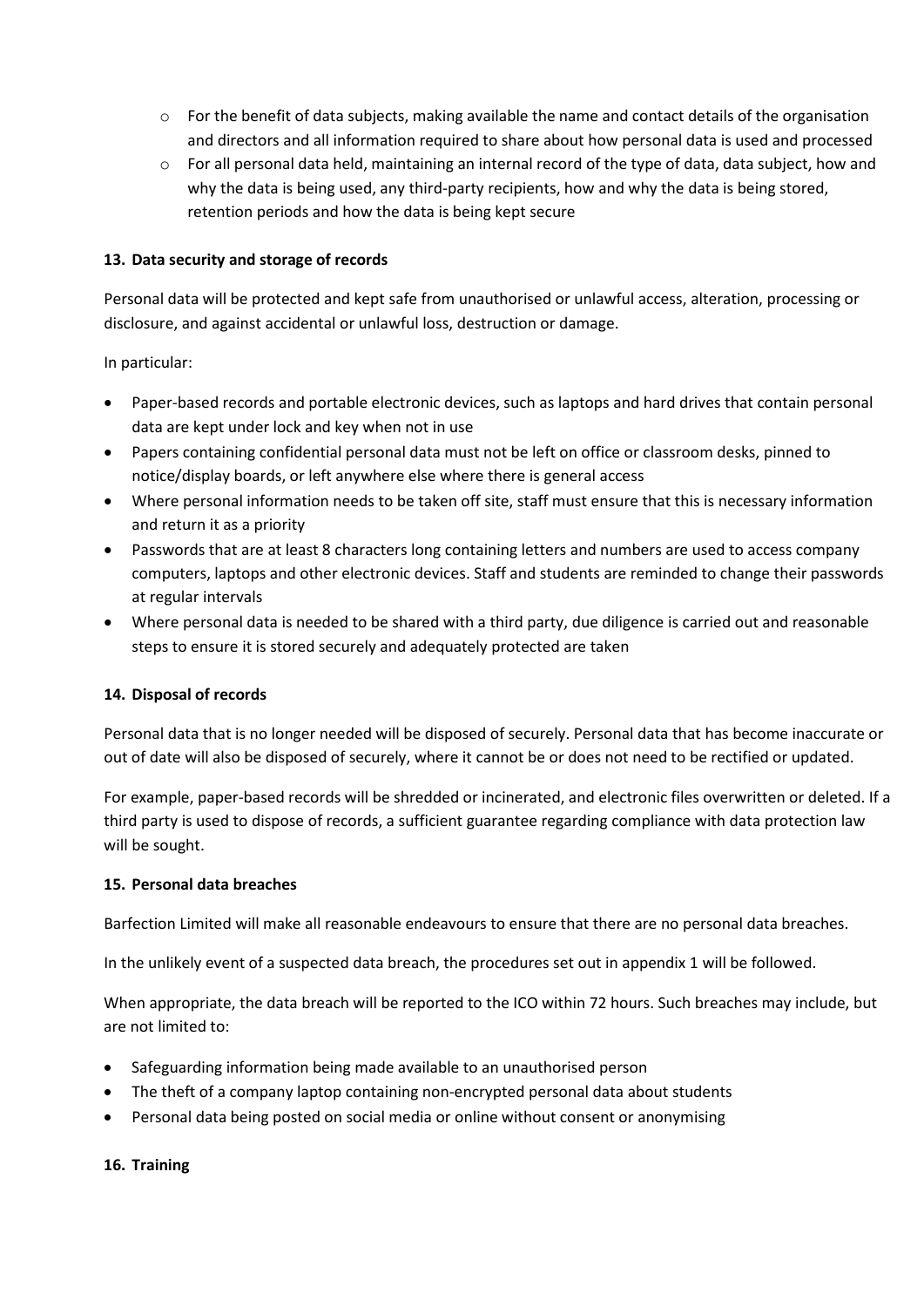All staff and directors are provided with data protection training as part of their induction process. Data protection will also form part of continuing professional development, where changes to legislation, guidance or the company's processes make it necessary.

# **17. Monitoring arrangements**

The directors are responsible for monitoring and reviewing this policy. This policy will be reviewed and updated if necessary due to a legislative change, change in process or annually.

|  |  |  |  | 18. Retention periods for different categories of data |  |
|--|--|--|--|--------------------------------------------------------|--|
|--|--|--|--|--------------------------------------------------------|--|

| <b>Type of data</b>                                                                                                                                                                                      | When will the College delete it?                                                                                                                                                                                                         | <b>Action</b><br>following<br>Retention |
|----------------------------------------------------------------------------------------------------------------------------------------------------------------------------------------------------------|------------------------------------------------------------------------------------------------------------------------------------------------------------------------------------------------------------------------------------------|-----------------------------------------|
| <b>Accidents and Insurance</b>                                                                                                                                                                           |                                                                                                                                                                                                                                          |                                         |
| Accident reports and<br>relevant correspondence                                                                                                                                                          | 3 years after settlement Insurance<br>schedules                                                                                                                                                                                          | Destroy                                 |
| <b>Insurance Claims</b><br>correspondence                                                                                                                                                                | 80 years                                                                                                                                                                                                                                 | Destroy                                 |
| <b>Contracting and Tenders</b>                                                                                                                                                                           |                                                                                                                                                                                                                                          |                                         |
| Income Contracts -<br>Contractual documentation<br>including original contract<br>and any contract variations,<br>notices / correspondence,<br>performance and notes of<br>meetings                      | Termination of contract / financial year in<br>which contract terminated $+6$ years (unless a<br>Deed and then + 10 years, or ESF cofinanced -<br>2007/13 until at least 31 December 2022 or<br>2014/20 until at least 31 December 2030) | Destroy                                 |
| <b>Expenditure Contracts -</b><br>Contractual documentation<br>including original contract<br>and any contract variations,<br>notices / correspondence,<br>supplier performance and<br>notes of meetings | Termination of contract / financial year in<br>which contract terminated + 6 years (unless a<br>Deed and then + 10 years, or ESF cofinanced -<br>2007/13 until at least 31 December 2022 or<br>2014/20 until at least 31 December 2030)  | Destroy                                 |
| Service Level Agreements<br>(non-monetary) - Original<br>SLA and any contract<br>variations, notices /<br>correspondence,<br>performance and notes of<br>meetings                                        | Termination of contract / financial year in<br>which contract terminated $+6$ years (unless a<br>Deed and then + 10 years, or ESF cofinanced -<br>2007/13 until at least 31 December 2022 or<br>2014/20 until at least 31 December 2030) | Destroy                                 |
| Agents Contracts -<br>Contractual documentation<br>including original contract<br>and any contract variations,                                                                                           | Termination of contract / financial year in<br>which contract terminated + 6 years (unless a<br>Deed and then + 10 years, or ESF cofinanced -<br>2007/13 until at least 31                                                               | Destroy                                 |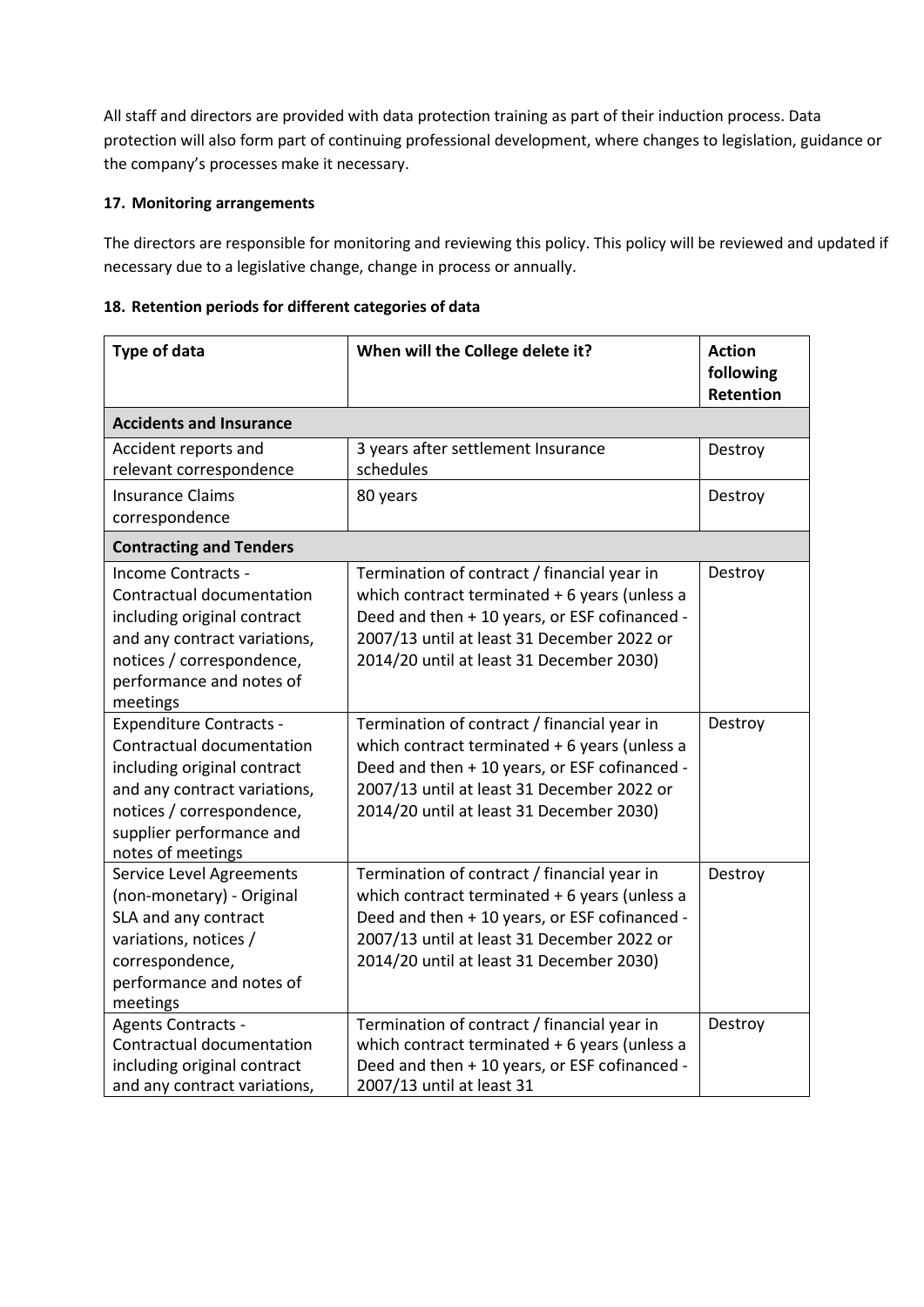| notices / correspondence,<br>supplier performance and                                                                                                                                                                                                                                                                                                                | December 2022 or 2014/20 until at least 31<br>December 2030)                                                                                                                                                                            |         |
|----------------------------------------------------------------------------------------------------------------------------------------------------------------------------------------------------------------------------------------------------------------------------------------------------------------------------------------------------------------------|-----------------------------------------------------------------------------------------------------------------------------------------------------------------------------------------------------------------------------------------|---------|
| notes of meetings<br>Indemnities and guarantees                                                                                                                                                                                                                                                                                                                      | 6 years after expiry or longer as                                                                                                                                                                                                       | Destroy |
| Disputes and Litigation -<br>Records documenting<br>negotiation, establishment<br>and settlement of dispute<br>and / or claims                                                                                                                                                                                                                                       | determined by the Contract<br>Settlement of claims + 6 years OR withdrawal<br>of claim $+6$ years                                                                                                                                       | Destroy |
| Records as defined by the<br>Contract - Documents required<br>to be held in accordance with<br>income, expenditure, agent<br>contracts<br>or SLAs, e.g. learner<br>records                                                                                                                                                                                           | Termination of contract / financial year in<br>which contract terminated + 6 years (unless a<br>Deed and then + 10 years, or ESF cofinanced -<br>2007/13 until at least 31 December 2022 or<br>2014/20 until at least 31 December 2030) | Destroy |
| Intellectual Property - any<br>copyright, patent and trade<br>mark records                                                                                                                                                                                                                                                                                           | Permanently                                                                                                                                                                                                                             | Destroy |
| <b>Tender documents</b>                                                                                                                                                                                                                                                                                                                                              | $7/15$ years                                                                                                                                                                                                                            | Destroy |
| <b>Corporate Governance</b>                                                                                                                                                                                                                                                                                                                                          |                                                                                                                                                                                                                                         |         |
| Policies and Procedures -<br>Records documenting the<br>development and<br>establishment of policies<br>and procedures                                                                                                                                                                                                                                               | Superseded + 5 years                                                                                                                                                                                                                    | Destroy |
| <b>Statutory Records and</b><br>Registers - memorandum and<br>articles of association -<br>certificate of incorporation -<br>seal book/register - register of<br>directors and secretaries,<br>directors' interests, interests<br>in voting shares, charges and<br>members - Minutes of general<br>and class meetings, directors'<br>minutes, written<br>resolutions | Originals to be kept permanently                                                                                                                                                                                                        | Destroy |
| <b>Estates</b>                                                                                                                                                                                                                                                                                                                                                       |                                                                                                                                                                                                                                         |         |
| Agreements with architects<br>builders etc                                                                                                                                                                                                                                                                                                                           | Six years after contract completion                                                                                                                                                                                                     | Destroy |
| Deeds of Title                                                                                                                                                                                                                                                                                                                                                       | Permanently                                                                                                                                                                                                                             | Destroy |
| Leases                                                                                                                                                                                                                                                                                                                                                               | Twelve years after lease has terminated                                                                                                                                                                                                 | Destroy |
| Licensing agreements                                                                                                                                                                                                                                                                                                                                                 | Six years after expiry                                                                                                                                                                                                                  | Destroy |
| <b>CCTV</b> recordings                                                                                                                                                                                                                                                                                                                                               | 28 days                                                                                                                                                                                                                                 | Destroy |
| Security Information                                                                                                                                                                                                                                                                                                                                                 | Current academic year + 5 years                                                                                                                                                                                                         | Destroy |
|                                                                                                                                                                                                                                                                                                                                                                      |                                                                                                                                                                                                                                         |         |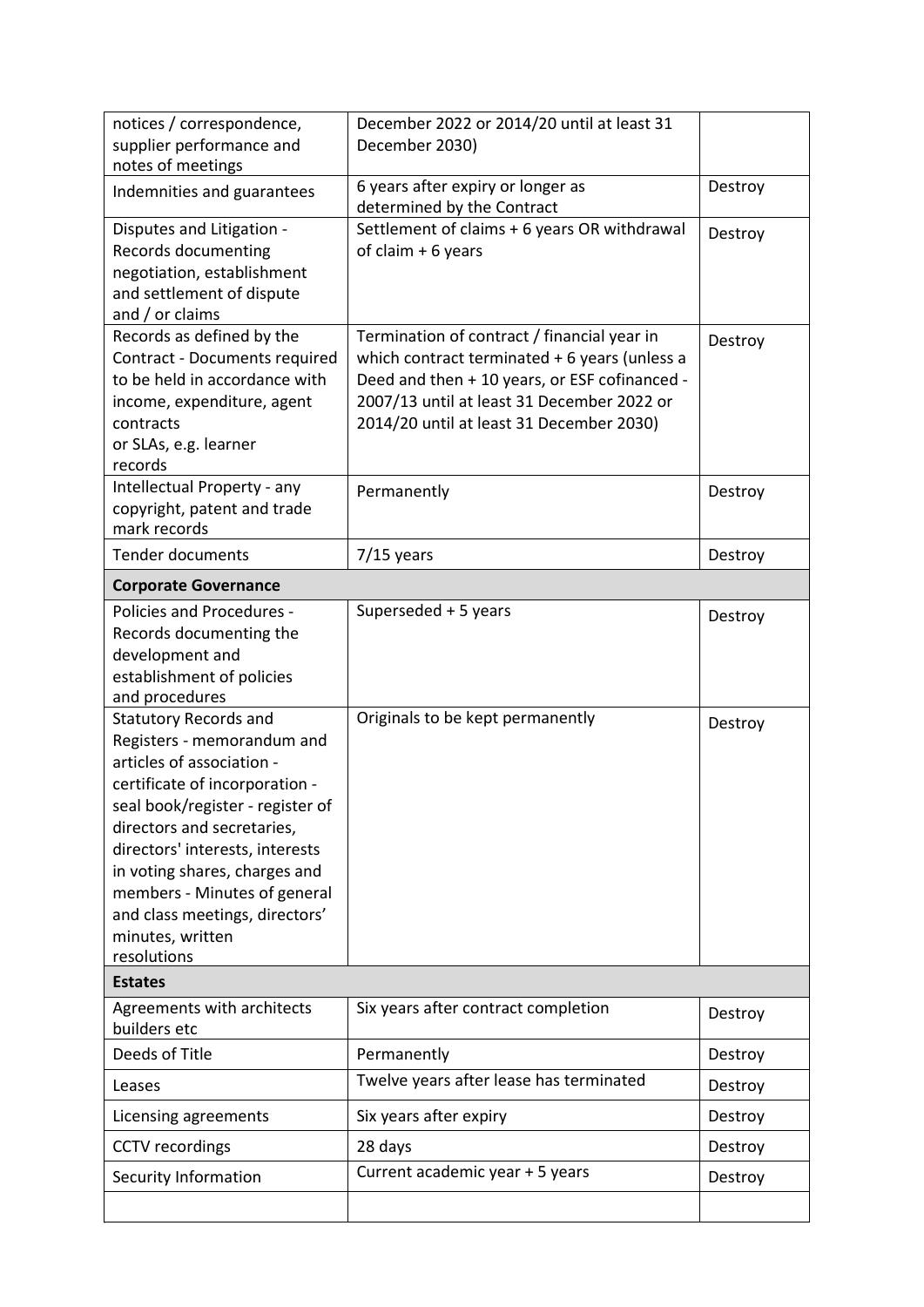| <b>Examinations</b>                                                                                                                                                                                                                                                                                            |                                                                                                |                    |
|----------------------------------------------------------------------------------------------------------------------------------------------------------------------------------------------------------------------------------------------------------------------------------------------------------------|------------------------------------------------------------------------------------------------|--------------------|
| Records documenting &<br>establishment of College's<br>assessment & examination<br>including the control of<br>examination papers & scripts<br>and timetabling of<br>examinations                                                                                                                              | 10 years                                                                                       | Destroy            |
| Records documenting the<br>organisation of examination<br>facilities, including special<br>arrangements for learners<br>with special needs                                                                                                                                                                     | 2 years                                                                                        | Destroy            |
| Arrangements for assessment<br>& examinations                                                                                                                                                                                                                                                                  | 7 years                                                                                        | Destroy            |
| Pass/Qualification/Award<br>Lists                                                                                                                                                                                                                                                                              | 10 years                                                                                       | Destroy            |
| <b>Finance and Accounting</b>                                                                                                                                                                                                                                                                                  |                                                                                                |                    |
| <b>Financial Forecasts</b>                                                                                                                                                                                                                                                                                     | 3 years                                                                                        | Destroy            |
| Capital and Revenue<br><b>Budgets</b>                                                                                                                                                                                                                                                                          | 3 years                                                                                        | Destroy            |
| European Funding - All original<br>documentation including: -<br>Application Form and approval<br>letters - Claim forms - Audit<br>Reports - Project closure<br>report - Match Funding<br>Certificates - All<br>correspondence - Project<br>records - Individual beneficiary<br>records -<br>Financial records | For a period of 6 years following final<br>payment by the European Commission to<br><b>DWP</b> | Destroy            |
| Accounting for income                                                                                                                                                                                                                                                                                          | 6 years                                                                                        | Destroy            |
| Sales ledgers, credit notes, till<br>rolls, remittance advices                                                                                                                                                                                                                                                 | 6 years                                                                                        | Destroy            |
| Sales invoices                                                                                                                                                                                                                                                                                                 | 6 years                                                                                        | Destroy            |
| <b>Statements</b>                                                                                                                                                                                                                                                                                              | 1 year                                                                                         | Destroy            |
| Accounting for expenditure                                                                                                                                                                                                                                                                                     | 6 years                                                                                        | Destroy            |
| Payment authorisations,<br>credit notes, purchase<br>ledgers, cheque<br>authorisations, BACS reports,<br>staff expense claims, petty<br>cash authorisations, petty<br>cash receipts, petty cash<br>books,<br>journal vouchers<br>Purchase invoices                                                             | 6 years<br>6 years                                                                             | Destroy<br>Destroy |
|                                                                                                                                                                                                                                                                                                                |                                                                                                |                    |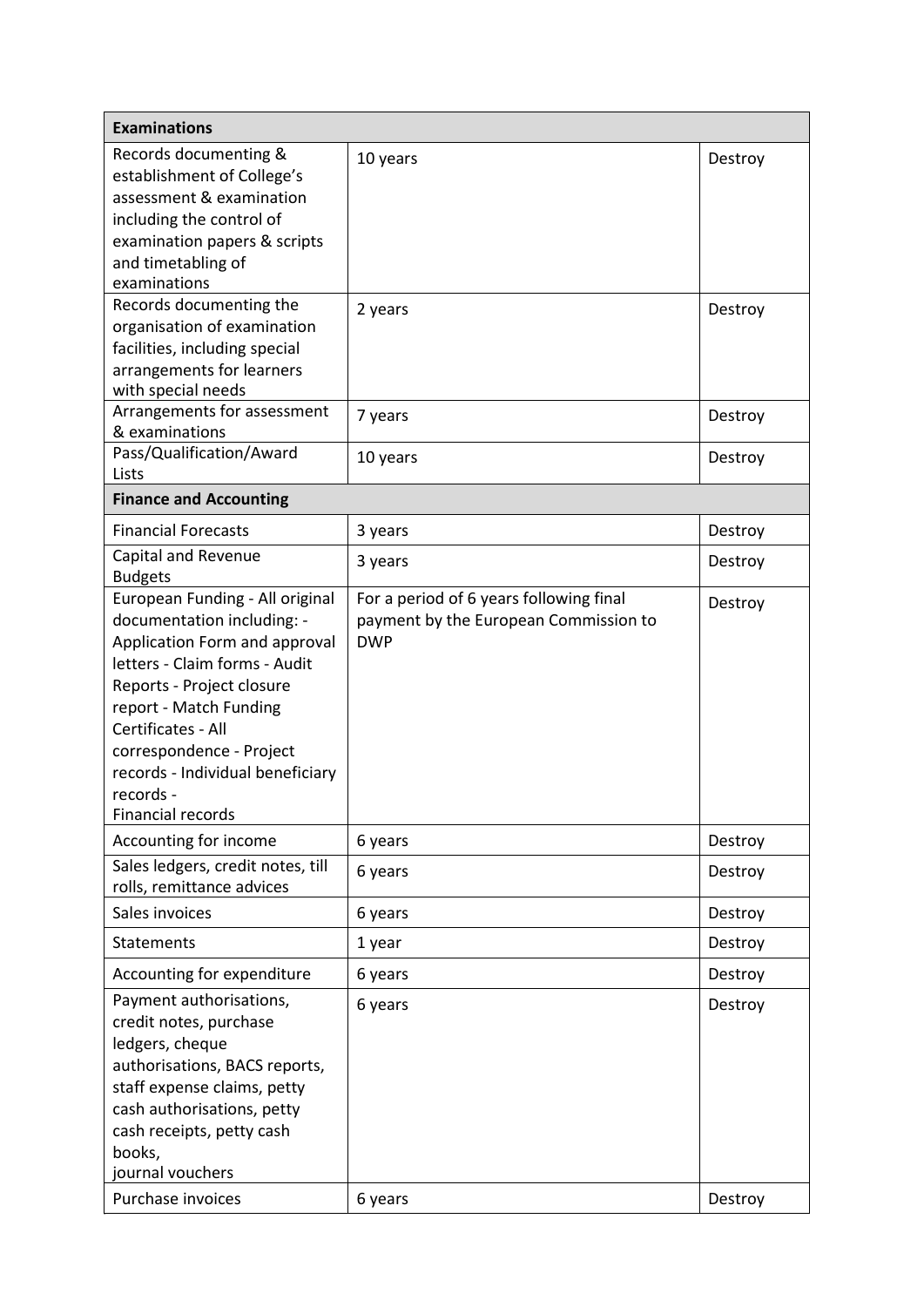| Financial analysis                                  | Permanent                         | Destroy |
|-----------------------------------------------------|-----------------------------------|---------|
| <b>Annual Financial Statements</b>                  | Permanent                         | Destroy |
| Monthly Management<br>Accounts                      | 1 year                            | Destroy |
| <b>Bank accounts</b>                                | 6 years                           | Destroy |
| Pay-in slips                                        | 6 years                           | Destroy |
| Cash receipt data                                   | 6 years                           | Destroy |
| <b>Bank Statements</b>                              | 6 years                           | Destroy |
| Cancelled cheques                                   | 6 years                           | Destroy |
| Capital Asset Register -<br>major items             | Permanent                         | Destroy |
| Capital Asset Register -<br>other items             | 12 years                          | Destroy |
| <b>Asset Disposal Authorisation</b><br>Forms        | 1 year                            | Destroy |
| Journal accounting<br>transactions                  | 1 year                            | Destroy |
| Monitoring of actual against<br>planned expenditure | 1 year                            | Destroy |
| <b>Budget reports</b>                               | 1 year                            | Destroy |
| Acquisition/disposal of<br>investments              | Permanent/ 6 years after disposal | Destroy |
| <b>Investment instructions</b>                      | 6 years                           | Destroy |
| <b>Share Certificates</b>                           | 6 years                           | Destroy |
| <b>Investment Portfolio Reports</b>                 | 6 Years                           | Destroy |
| Assessment of tax liabilities                       | 6 years                           | Destroy |
| VAT account                                         | 6 years                           | Destroy |
| <b>Submission of Tax Returns</b>                    | 6 years                           | Destroy |
| <b>VAT Return</b>                                   | 6 years                           | Destroy |
| <b>Corporation Tax Returns</b>                      | 2 years                           | Destroy |
| PAYE/NI/Returns                                     | 6 years                           | Destroy |
| Register of Gifts &                                 | 6 years                           | Destroy |
| Hospitality received<br><b>Funding</b>              |                                   |         |
| Compare ILR records (data                           | Current academic year + 7 years   |         |
| dumps)                                              |                                   | Destroy |
| <b>External Funding</b>                             | Current academic year + 7 years   | Destroy |
| Submission reports                                  |                                   |         |
| ILR Funding Software<br>outputs (MDB format)        | Current academic year + 7 years   | Destroy |
| ILR raw data files (XML or<br>Flat File formats)    | Current academic year + 7 years   | Destroy |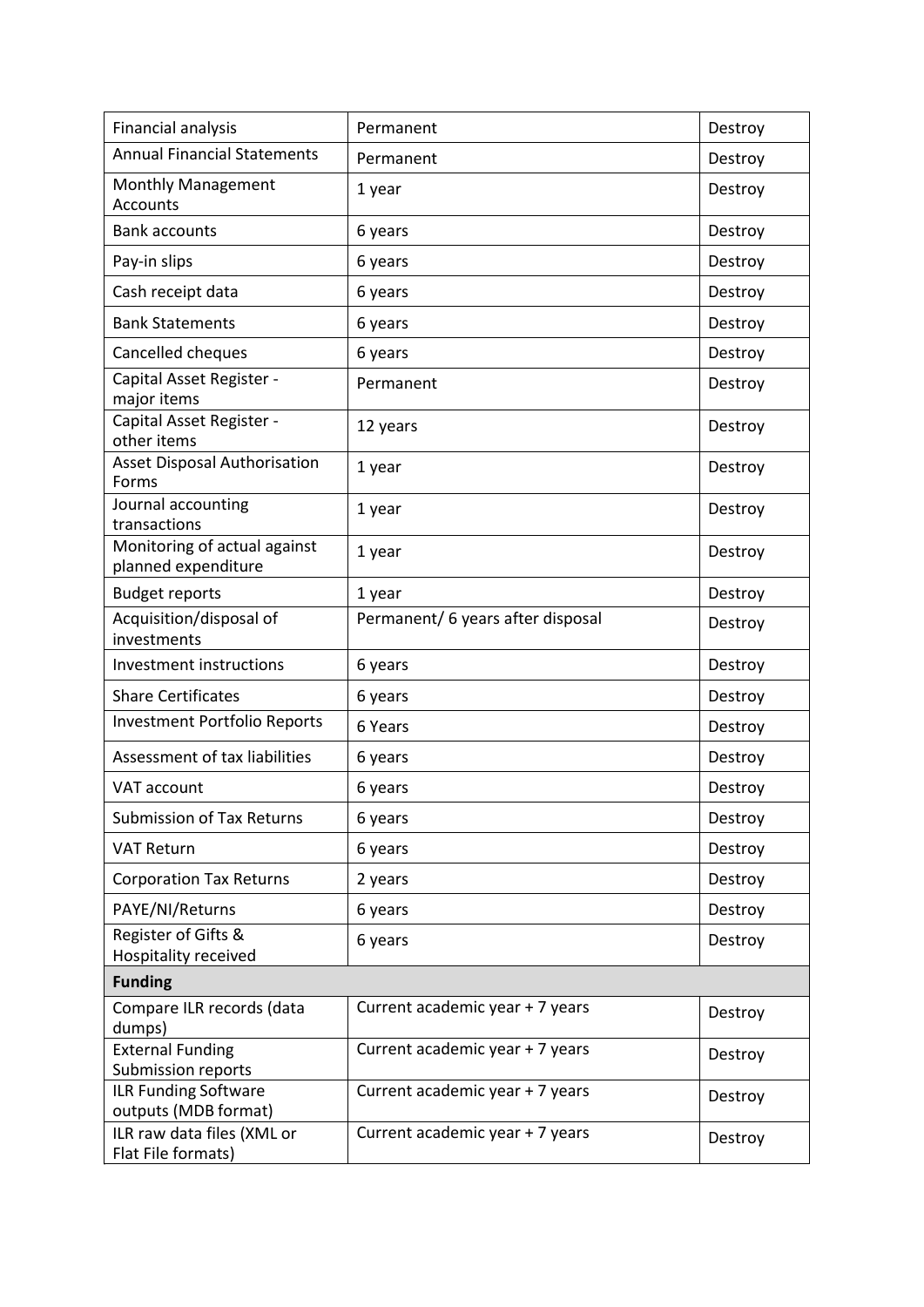| Planning tools                                                                                                                                       | Current academic year + 7 years                                                                  | Destroy |
|------------------------------------------------------------------------------------------------------------------------------------------------------|--------------------------------------------------------------------------------------------------|---------|
| Records relating to Planning<br>and performance monitoring<br>meetings.                                                                              | Current academic year + 7 years                                                                  | Destroy |
| Records relating to the<br>Annual Assurance Plan                                                                                                     | Current academic year + 7 years                                                                  | Destroy |
| Records relating to the<br>carrying out and reporting of<br>external audits                                                                          | Current academic year + 7 years                                                                  | Destroy |
| Records relating to the<br>carrying out and reporting of<br>internal audits                                                                          | Current academic year + 7 years                                                                  | Destroy |
| Exec reports                                                                                                                                         | Current academic year + 7 years                                                                  | Destroy |
| <b>Health and Safety</b>                                                                                                                             |                                                                                                  |         |
| Accident records/reports<br>(see below for accidents<br>with potential to cause ill<br>health under COSHH or<br>Asbestos) (H&S)                      | 6 Years                                                                                          | Archive |
| Asbestos                                                                                                                                             | Permanent                                                                                        | Archive |
| <b>Emergency Procedures</b>                                                                                                                          | 3 Years                                                                                          | Archive |
| Fire appliances                                                                                                                                      | Fire alarm and detection system test &<br>maintenance records 3 years, Fire<br>evacuation drills | Archive |
| Fire Risk assessment                                                                                                                                 | Permanent                                                                                        | Archive |
| H&S Audits and Inspections                                                                                                                           | Permanent - 6 years archive                                                                      | Archive |
| <b>Health and Safety Policy</b>                                                                                                                      | Permanent - 6 years archive                                                                      | Archive |
| <b>H&amp;S Training Records: all</b><br>types of training                                                                                            | 6 years                                                                                          | Destroy |
| Health and Safety Meetings,<br>Plans, Safety Committees and<br>Groups (H&S)                                                                          | 6 Years                                                                                          | Destroy |
| Medical records containing<br>details of employees exposed<br>to asbestos, noise medical<br>examination<br>certificates (HR)                         | 40 years                                                                                         | Archive |
| Medical/Health Surveillance<br>records as specified by the<br><b>Control of Substances</b><br><b>Hazardous to Health</b><br>Regulations (COSHH) (HR) | 40 years                                                                                         | Archive |
| <b>RIDDOR Reports</b>                                                                                                                                | 10 years                                                                                         | Destroy |
| Risk Assessments (H&S)                                                                                                                               | 10 Years                                                                                         | Destroy |
| Statutory testing and<br>inspection work equipment,<br>systems records,                                                                              | 3, 5 10 years depending upon premises<br>plant and equipment                                     | Archive |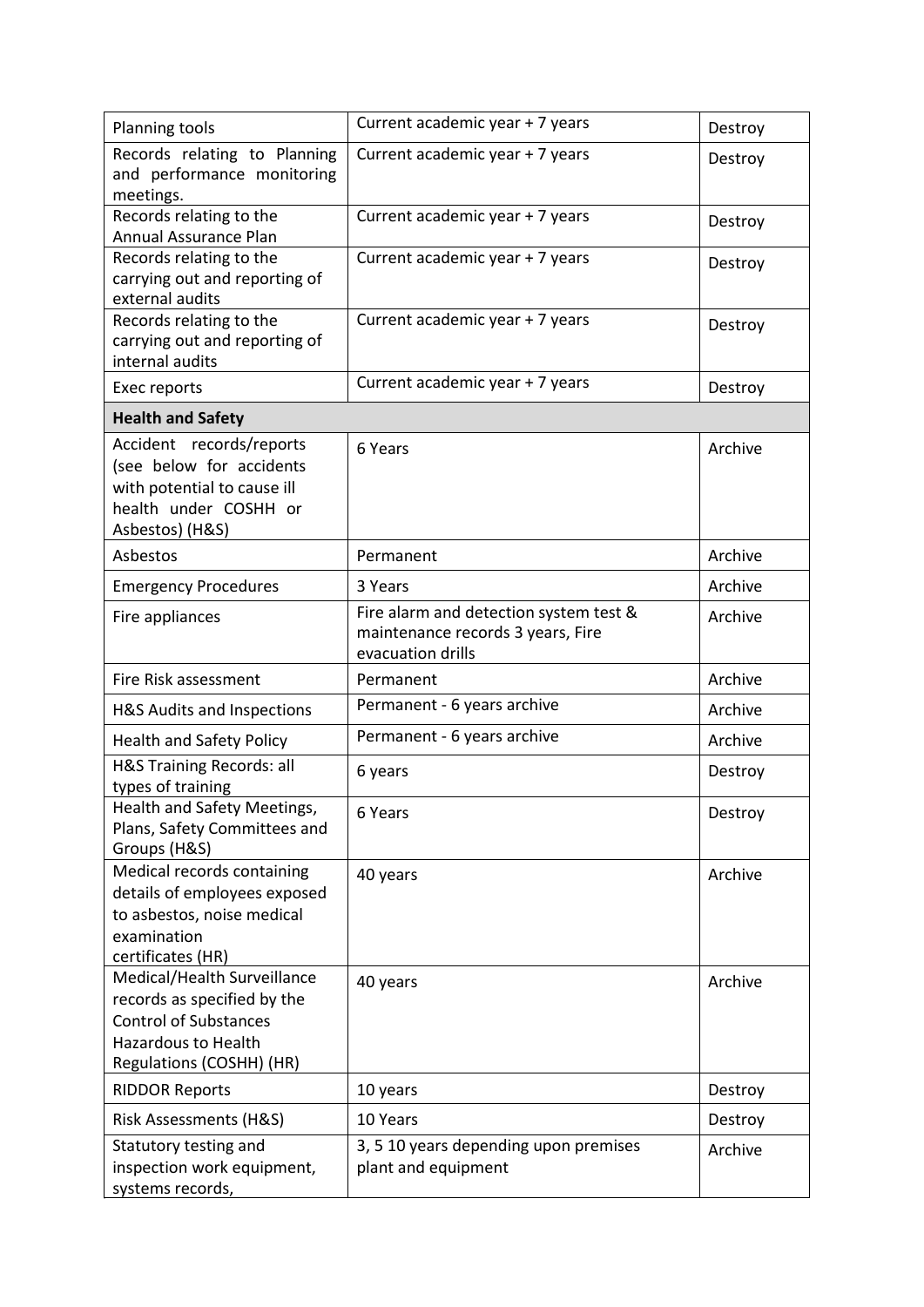| Stop Notices and other<br><b>Court Orders</b>                                                                                                                                                      | Originals to be kept permanently   | Archive |
|----------------------------------------------------------------------------------------------------------------------------------------------------------------------------------------------------|------------------------------------|---------|
| Water Hygiene management                                                                                                                                                                           | 10 Years                           | Destroy |
| <b>Marketing</b>                                                                                                                                                                                   |                                    |         |
| <b>Promotional Material</b>                                                                                                                                                                        | Current Academic Year + 3          | Archive |
| <b>Press Cuttings</b>                                                                                                                                                                              | Current Academic Year + 1          | Archive |
| <b>Public Relations</b>                                                                                                                                                                            | Current Academic Year + 1          | Archive |
| Prospectuses                                                                                                                                                                                       | Current Academic Year + 1          | Archive |
| <b>Quality and Standards</b>                                                                                                                                                                       |                                    |         |
| <b>Inspection Documents</b>                                                                                                                                                                        | 10 Years                           | Archive |
| <b>Complaints Procedure and</b><br>records of complaints                                                                                                                                           | 5 years                            | Destroy |
| Records documenting the<br>development of training and<br>development programmes to<br>meet defined needs in relation<br>to Observation of Learning and<br>Assessment<br>and Data and Information. | Completion of programme + 5 years  | Destroy |
| Records containing individual<br>feedback on training and<br>development programmes in<br>relation to Observation of<br>Learning and<br>Assessment.                                                | Completion of analysis of feedback | Destroy |
| Records documenting the<br>conduct and results of<br>formal internal reviews of<br>teaching quality, and<br>responses to the results.                                                              | Current academic year + 5 years    | Destroy |
| Records documenting the<br>conduct and results of<br>external reviews and audits<br>of teaching quality and<br>standards.                                                                          | Next Review completed + 5 years    | Destroy |
| Records documenting the<br>conduct and results of formal<br>reviews of the institution's<br>programmes<br>and courses and responses to<br>the results.                                             | Current academic year + 10 years   | Destroy |
| Records documenting the<br>process of obtaining<br>approval and/or<br>accreditation for taught<br>programmes from<br>professional, statutory or<br>other accreditation bodies.                     | Life of programme                  | Destroy |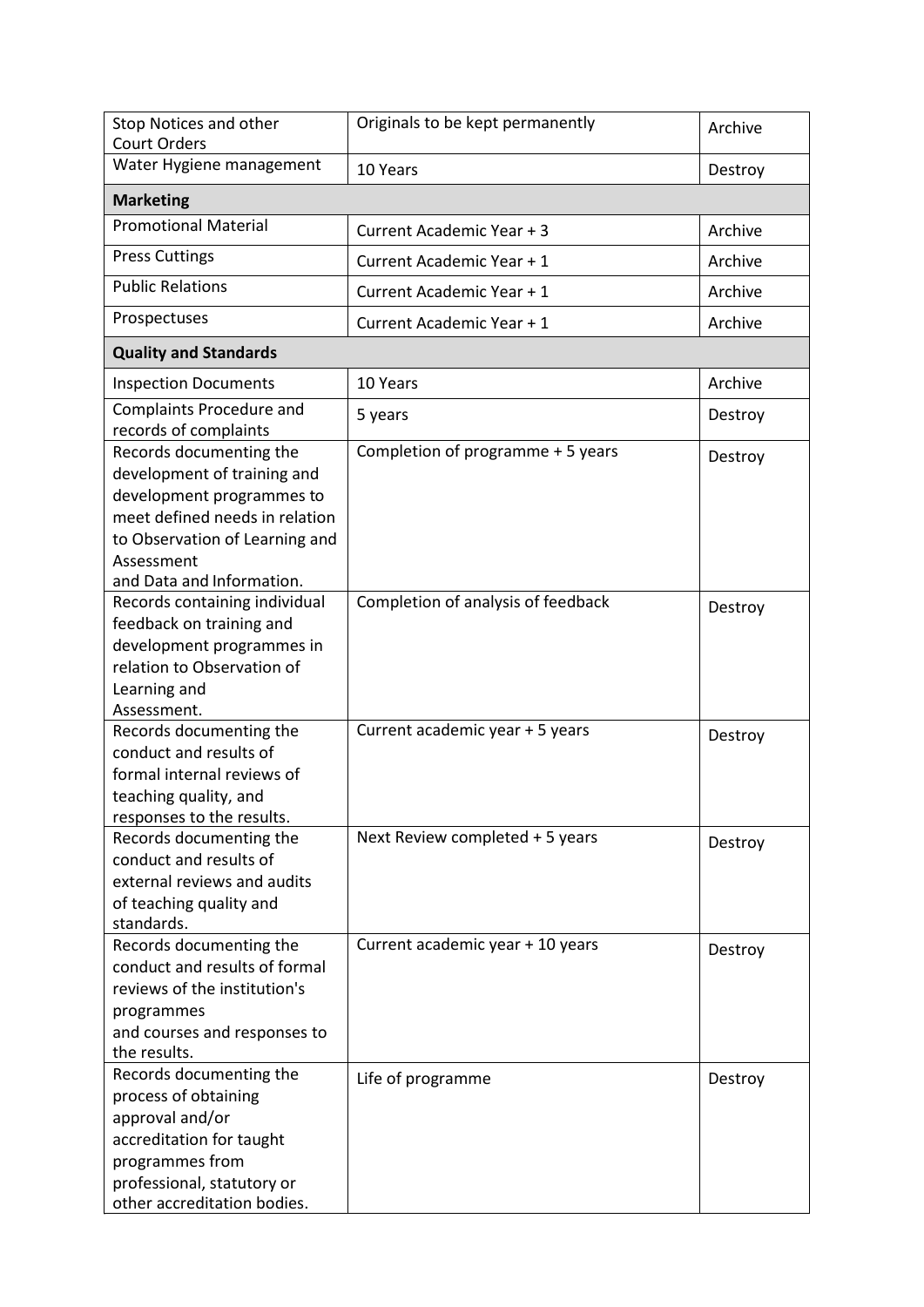| Records containing reports of<br>routine internal reviews of<br>taught courses in relation to<br>Observation of Learning and<br>Assessment and<br>performance                                             | Current academic year + 5 years           | Destroy |
|-----------------------------------------------------------------------------------------------------------------------------------------------------------------------------------------------------------|-------------------------------------------|---------|
| Records documenting the<br>conduct and results of formal<br>reviews of taught courses in<br>relation to Observation of<br>Learning and Assessment and<br>Quality, and the responses to<br>the<br>results. | Current academic year + 5 years           | Destroy |
| <b>Staffing</b>                                                                                                                                                                                           |                                           |         |
| Expense accounts-<br>Purchase invoices                                                                                                                                                                    | Scanned - disposed of after 6 months      | Destroy |
| Health insurance records                                                                                                                                                                                  | 12 years after final cessation of benefit | Destroy |
| Holiday records                                                                                                                                                                                           | 7 years after employment ceases           | Destroy |
| Payroll records                                                                                                                                                                                           | 6 tax years plus the current tax year     | Destroy |
| <b>Pension Records</b>                                                                                                                                                                                    | 30 years after employment ceases          | Destroy |
| Recruitment records                                                                                                                                                                                       | 6 months                                  | Destroy |
| Employee files and training<br>records (including disciplinary<br>records and<br>working time records)                                                                                                    | 7 years after employment ceases           | Destroy |
| Redundancy details,<br>calculations of payments,<br>refunds, notification to the<br>Secretary of State                                                                                                    | 7 years from the date of redundancy       | Destroy |
| Statutory Sick Pay records,<br>calculations, certificates, self-<br>certificates                                                                                                                          | 6 tax years plus the current tax year     | Destroy |
| <b>Trade Union agreements</b>                                                                                                                                                                             | 10 years after ceasing to be effective    | Destroy |
| References                                                                                                                                                                                                | 7 years after employment ceases           | Destroy |
| <b>Occupational Health</b><br>Records                                                                                                                                                                     | 7 years after employment ceases           | Destroy |
| <b>Employment Tribunal</b><br>Requests                                                                                                                                                                    | 7 years after employment ceases           | Destroy |
| <b>Declaration of Outside</b><br>Employment                                                                                                                                                               | 7 years after employment ceases           | Destroy |
| Performance Review &<br>Development Information                                                                                                                                                           | 7 years after employment ceases           | Destroy |
| <b>Students</b>                                                                                                                                                                                           |                                           |         |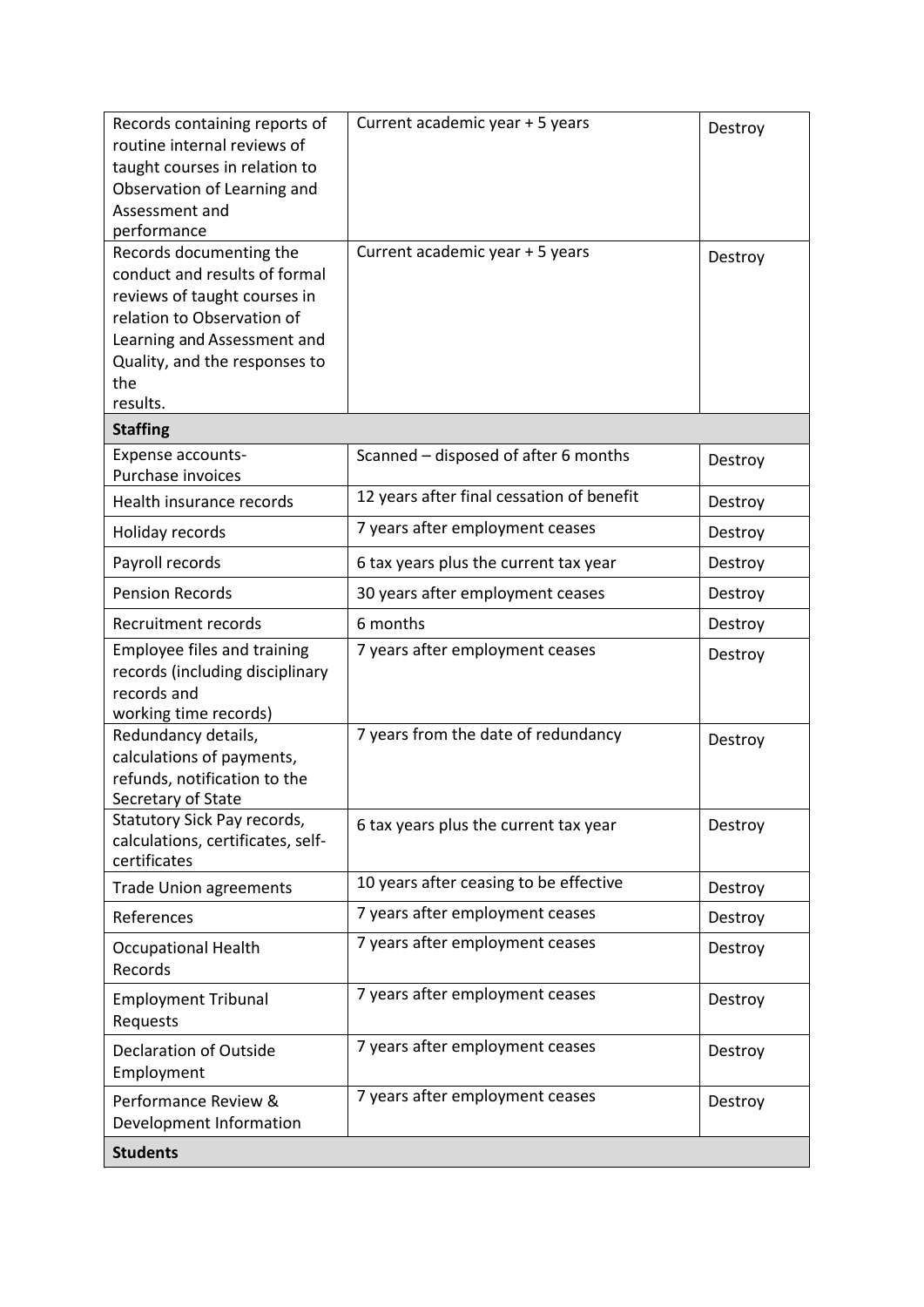| Records documenting the<br>handling of enquires from<br>prospective students                                                                                                                                                                                                     | Current academic year + 1 year                                                                                                                                 | Destroy |
|----------------------------------------------------------------------------------------------------------------------------------------------------------------------------------------------------------------------------------------------------------------------------------|----------------------------------------------------------------------------------------------------------------------------------------------------------------|---------|
| Records containing<br>summaries and analyses of<br>enquiry, recruitment and<br>retention data                                                                                                                                                                                    | Current academic year + 1 years                                                                                                                                | Destroy |
| Records documenting the<br>handling of applications:<br>successful applications                                                                                                                                                                                                  | End of student relationship + 1 years                                                                                                                          | Destroy |
| Records documenting the<br>handling of applications for<br>admission: unsuccessful<br>applications                                                                                                                                                                               | Current academic year + 1 year                                                                                                                                 | Destroy |
| Records documenting the<br>enrolment of individual<br>students on courses                                                                                                                                                                                                        | Termination of relationship $+ 6$ years (unless<br>ESF co-financed - 2007/13 until at least 31<br>December 2022 or 2014/20 until at least 31<br>December 2030) | Destroy |
| Records containing personal<br>data on individual students                                                                                                                                                                                                                       | Termination of relationship $+ 6$ years (unless<br>ESF co-financed - 2007/13 until at least 31<br>December 2022 or 2014/20 until at least 31<br>December 2030) | Destroy |
| Records containing standard<br>analyses of data from individual<br>students' records. Records<br>documenting the handling of<br>requests for confirmation of<br>individual students' awards,<br>attendance or conduct from<br>employers and other<br>educational<br>institutions | Current academic year + 6 years                                                                                                                                | Destroy |
| Records documenting the<br>progress of individual students<br>and formal action taken by the<br>institution to deal with<br>unsatisfactory progress                                                                                                                              | Termination of relationship $+$ 6 years (unless<br>ESF co-financed - 2007/13 until at least 31<br>December 2022 or 2014/20 until at least 31<br>December 2030) | Destroy |
| Records documenting the<br>conduct and results of<br>disciplinary proceedings<br>against individual students                                                                                                                                                                     | Last action on case $+6$ years                                                                                                                                 | Destroy |
| Coursework (including<br>projects & reports)                                                                                                                                                                                                                                     | Termination of relationship + 3 years                                                                                                                          | Destroy |
| <b>Examination certificates</b>                                                                                                                                                                                                                                                  | Current academic year + 1 year                                                                                                                                 | Destroy |
| Records documenting the<br>attendance of individual<br>students on courses                                                                                                                                                                                                       | Termination of relationship $+ 6$ years (unless<br>ESF co-financed - 2007/13 until at least 31<br>December 2022 or 2014/20 until at least 31<br>December 2030) | Destroy |
| <b>Individual Learning Plans</b>                                                                                                                                                                                                                                                 | Termination of relationship + 6 years (unless<br>ESF co-financed - 2007/13 until at                                                                            | Destroy |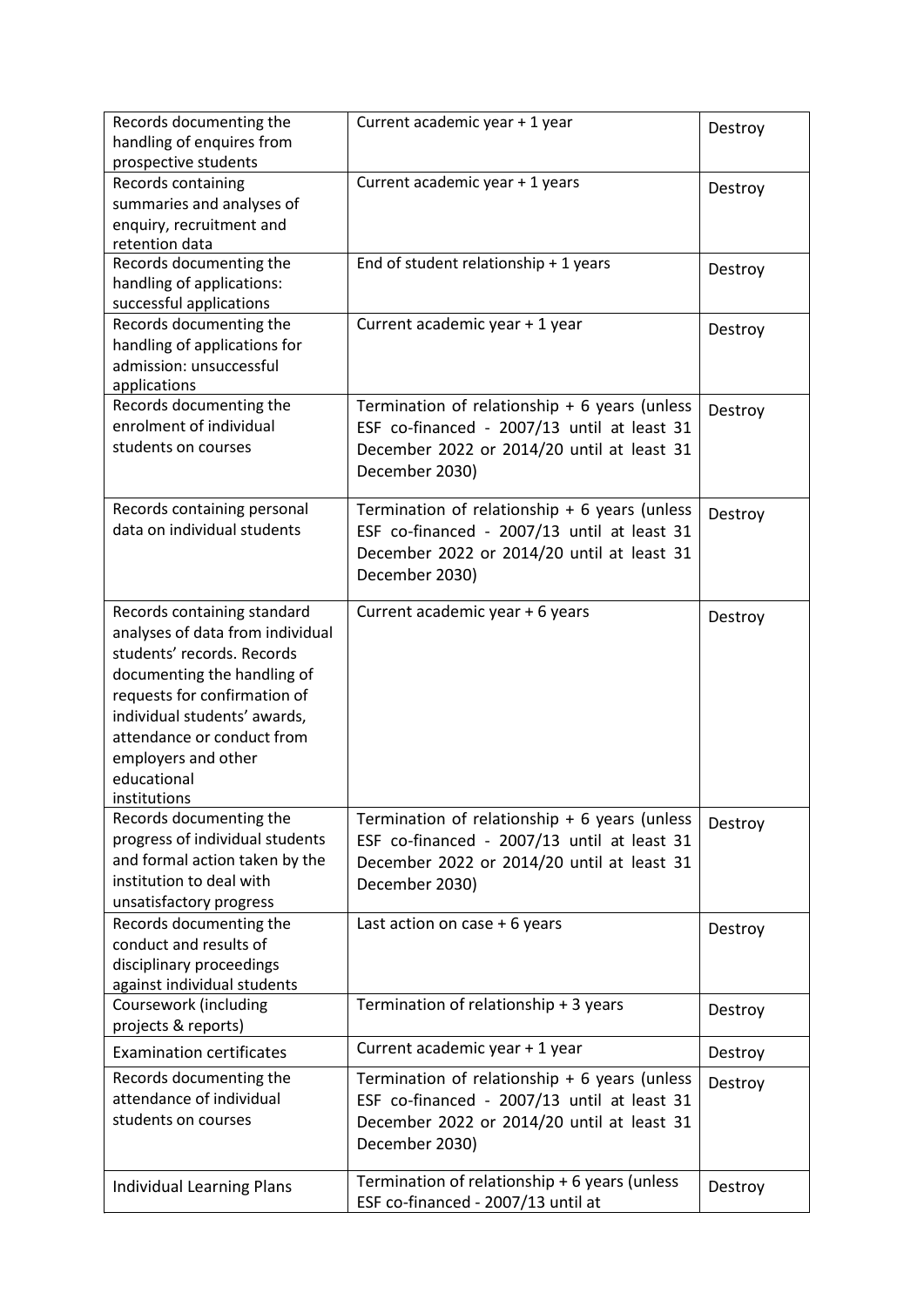|                                                                                       | least 31 December 2022 or 2014/20 until at<br>least 31 December 2030) |         |
|---------------------------------------------------------------------------------------|-----------------------------------------------------------------------|---------|
| <b>Vehicles</b>                                                                       |                                                                       |         |
| Rental and hire purchase<br>agreements - Vehicles only                                | 6 years after expiry                                                  | Destroy |
| Vehicle registration records,<br>MOT, Certificates and vehicle<br>maintenance records | 2 years after disposal of vehicle                                     | Destroy |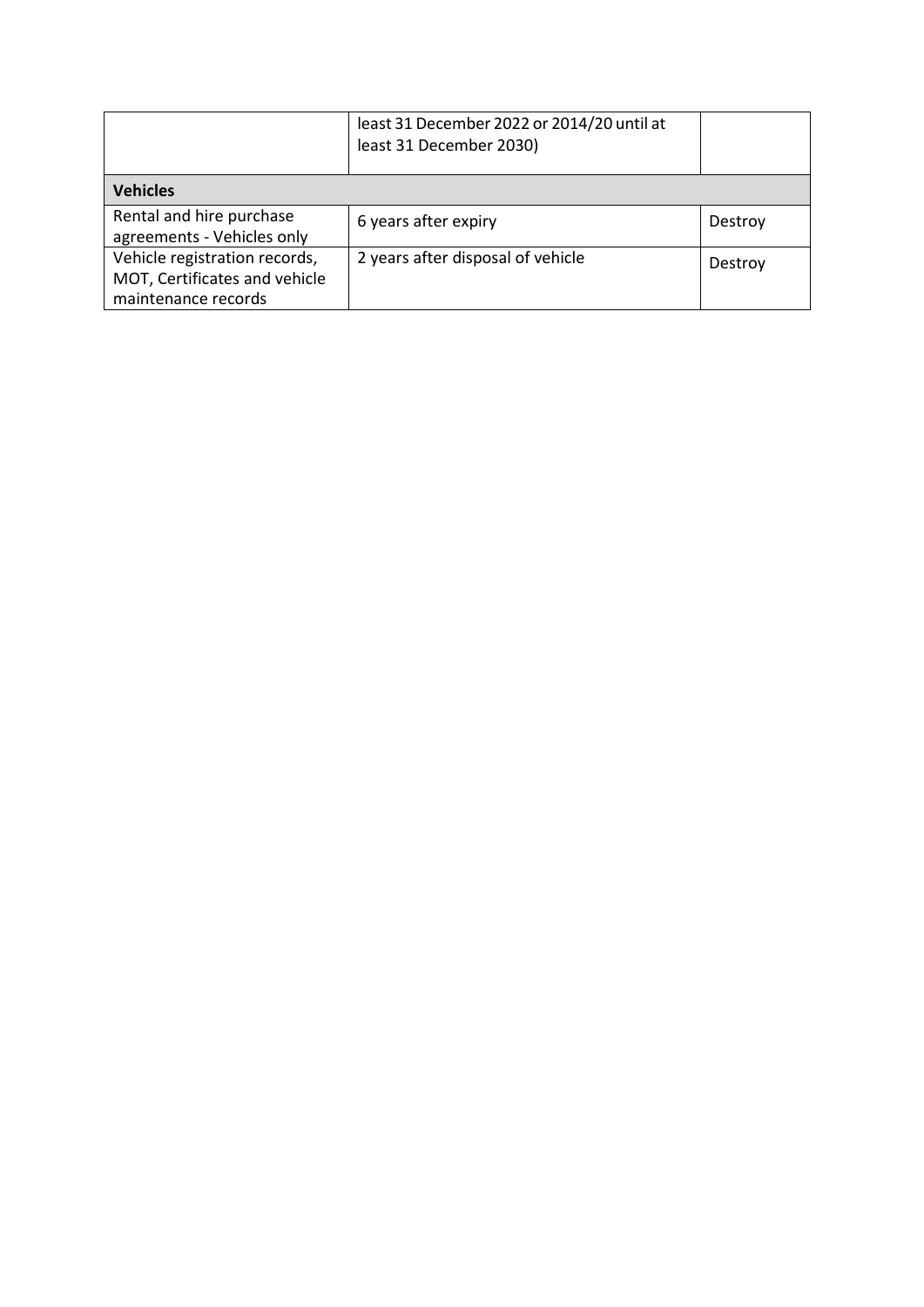# **Appendix 1: Personal data breach procedure**

This procedure is based on guidance on personal data breaches produced by the ICO.

- On finding or causing a breach, or potential breach, the staff member or data processor must immediately notify the directors
- The directors will investigate the report and determine whether a breach has occurred. To decide, the directors will consider whether personal data has been accidentally or unlawfully:
	- o Lost
	- o Stolen
	- o Destroyed
	- o Altered
	- o Disclosed or made available where it should not have been
	- o Made available to unauthorised people
- The directors will make all reasonable efforts to contain and minimise the impact of the breach, assisted by relevant staff members or data processors where necessary. (Actions relevant to specific data types are set out at the end of this procedure)
- The directors will assess the potential consequences, based on how serious they are, and how likely they are to happen.
- The directors will work out whether the breach must be reported to the ICO. This must be judged on a case-by-case basis. To decide, the directors will consider whether the breach is likely to negatively affect people's rights and freedoms, and cause them any physical, material or nonmaterial damage (e.g. emotional distress), including through:
	- o Loss of control over their data
	- o Discrimination
	- o Identify theft or fraud
	- o Financial loss
	- o Unauthorised reversal of pseudonymisation (for example, key-coding)
	- o Damage to reputation
	- o Loss of confidentiality
	- $\circ$  Any other significant economic or social disadvantage to the individual(s) concerned

If it's likely that there will be a risk to people's rights and freedoms, the directors must notify the ICO.

- The directors will document the decision (either way), in case it is challenged at a later date by the ICO or an individual affected by the breach. Documented decisions are stored on the school's server.
- Where the ICO must be notified, the directors will do this via the 'report a breach' page of the ICO website within 72 hours. As required, the directors will set out:
	- $\circ$  A description of the nature of the personal data breach including, where possible:
		- **The categories and approximate number of individuals concerned**
		- The categories and approximate number of personal data records concerned
	- o The name and contact details of the directors
	- o A description of the likely consequences of the personal data breach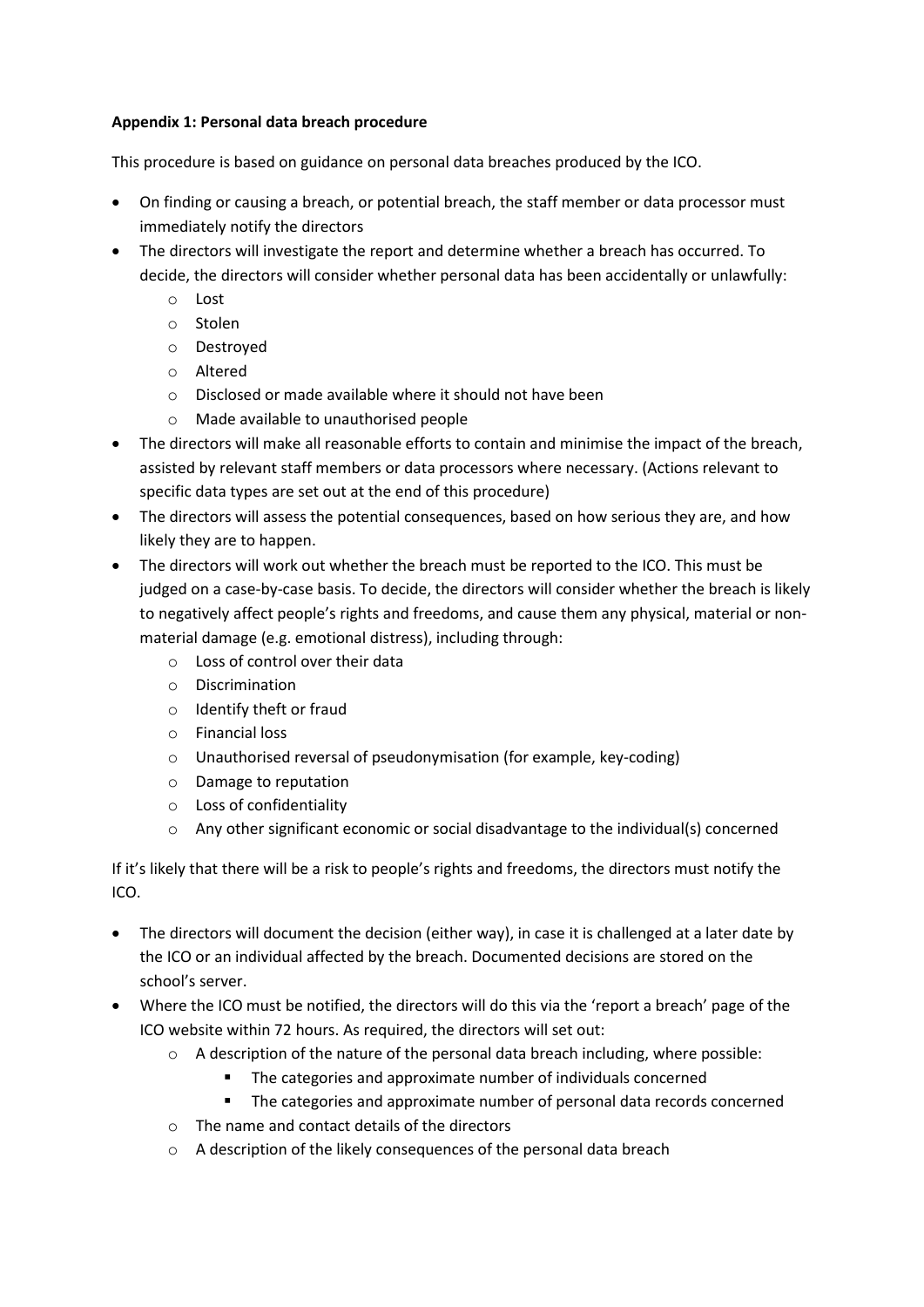- $\circ$  A description of the measures that have been, or will be taken, to deal with the breach and mitigate any possible adverse effects on the individual(s) concerned
- If all the above details are not yet known, the directors will report as much as they can within 72 hours. The report will explain that there is a delay, the reasons why, and when the directors expect to have further information. The directors will submit the remaining information as soon as possible
- The directors will also assess the risk to individuals, again based on the severity and likelihood of potential or actual impact. If the risk is high, the directors will promptly inform, in writing, all individuals whose personal data has been breached. This notification will set out:
	- o The name and contact details of the directors
	- o A description of the likely consequences of the personal data breach
	- $\circ$  A description of the measures that have been, or will be, taken to deal with the data breach and mitigate any possible adverse effects on the individual(s) concerned
- The directors will notify any relevant third parties who can help mitigate the loss to individuals for example, the police, insurers, banks or credit card companies
- The directors will document each breach, irrespective of whether it is reported to the ICO. For each breach, this record will include the:
	- o Facts and cause
	- o Effects
	- $\circ$  Action taken to contain it and ensure it does not happen again (such as establishing more robust processes or providing further training for individuals)

Records of all breaches will be stored on the company server

• The directors will meet to review what happened and how it can be stopped from happening again. This meeting will happen as soon as reasonably possible

# **Actions to minimise the impact of data breaches**

The actions set out below will be taken to mitigate the impact of different types of data breach, focusing especially on breaches involving particularly risky or sensitive information. The effectiveness of these actions will be reviewed and amended as necessary after any data breach.

# **Sensitive information being disclosed via email (including safeguarding records)**

- If special category data (sensitive information) is accidentally made available via email to unauthorised individuals, the sender must attempt to recall the email as soon as they become aware of the error
- Members of staff who receive personal data sent in error must alert the sender and the directors as soon as they become aware of the error
- If the sender is unavailable or cannot recall the email for any reason, the directors will ask the ICT department to recall it
- In any cases where the recall is unsuccessful, the directors will contact the relevant unauthorised individuals who received the email, explain that the information was sent in error, and request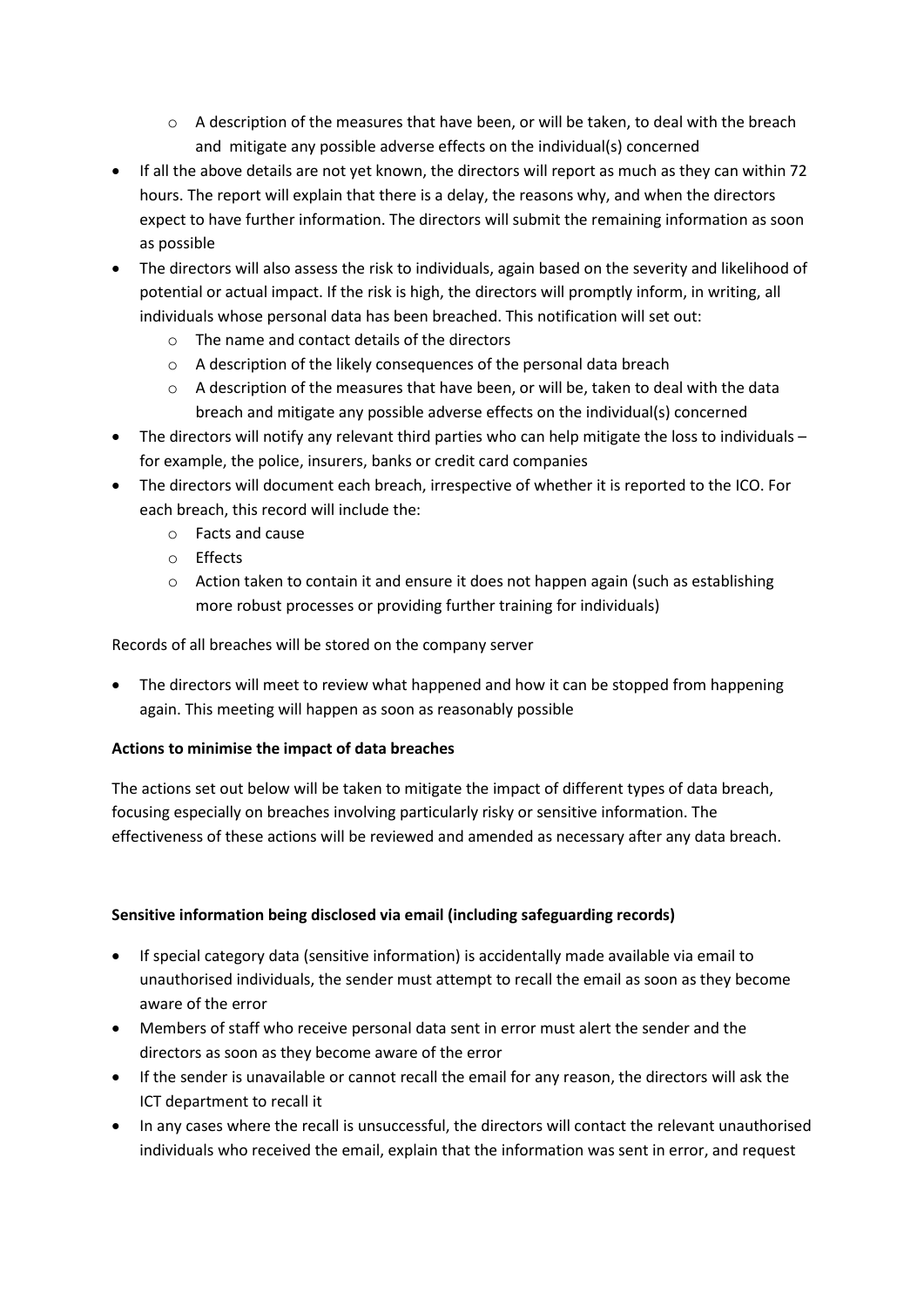that those individuals delete the information and do not share, publish, save or replicate it in any way

- The directors will ensure a written response from all the individuals who received the data is received, confirming that they have complied with this request
- The directors will carry out an internet search to check that the information has not been made public; if it has, the publisher/website owner or administrator will be contacted to request that the information is removed from their website and deleted

Other types of breach for consideration include:

- Non-anonymised student exam results being shared with unauthorised people
- Staff pay information being shared with unauthorised people
- A company laptop containing non-encrypted sensitive personal data being stolen or hacked.